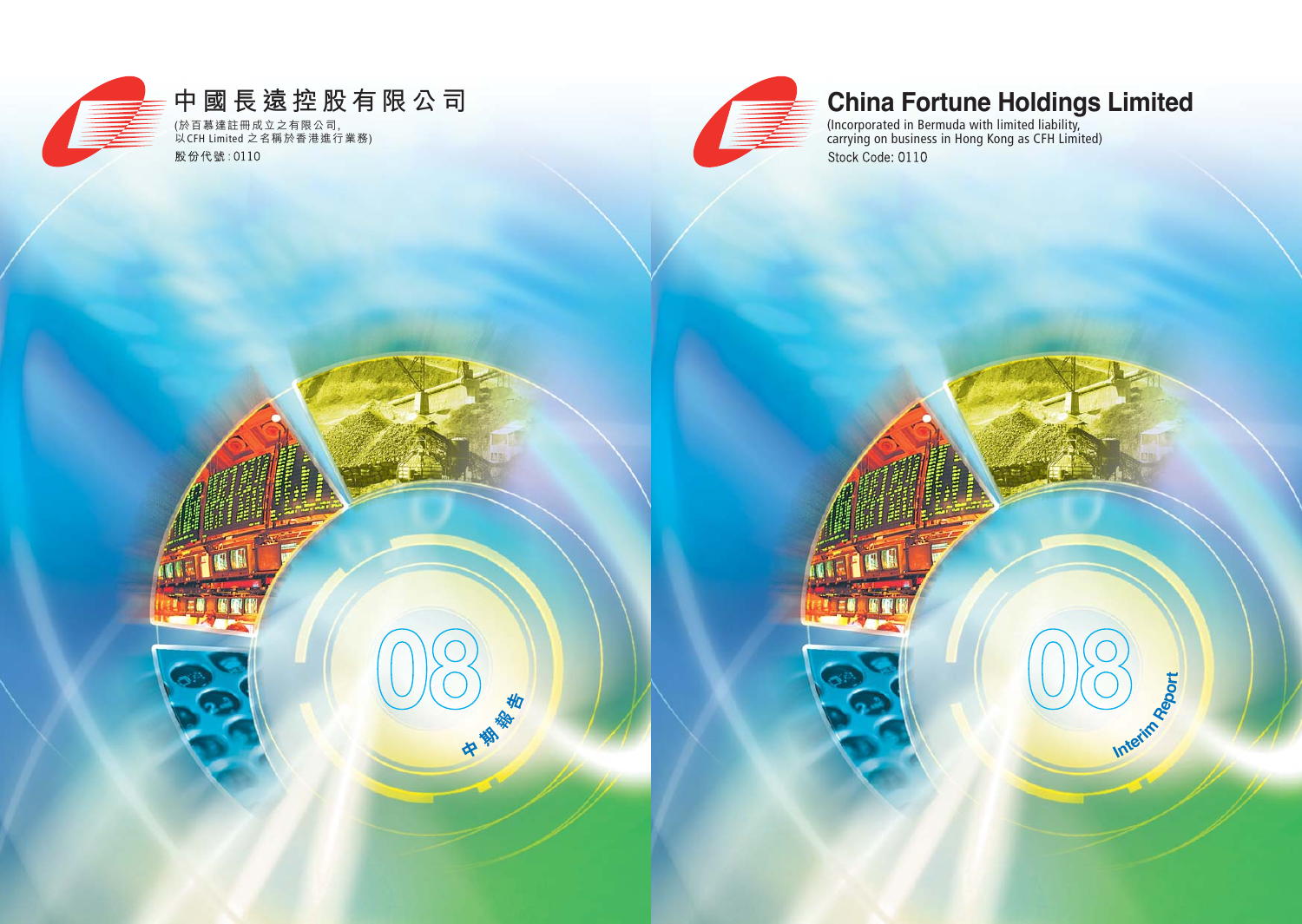## TABLE OF CONTENTS

| Corporate information                                    | 2  |
|----------------------------------------------------------|----|
| Review and outlook                                       | 3  |
| Other information                                        | 8  |
| Condensed consolidated income statement                  | 16 |
| Condensed consolidated balance sheet                     | 17 |
| Condensed consolidated statement of changes in equity    | 19 |
| Condensed consolidated cash flow statement               | 22 |
| Notes to the condensed consolidated financial statements | 23 |

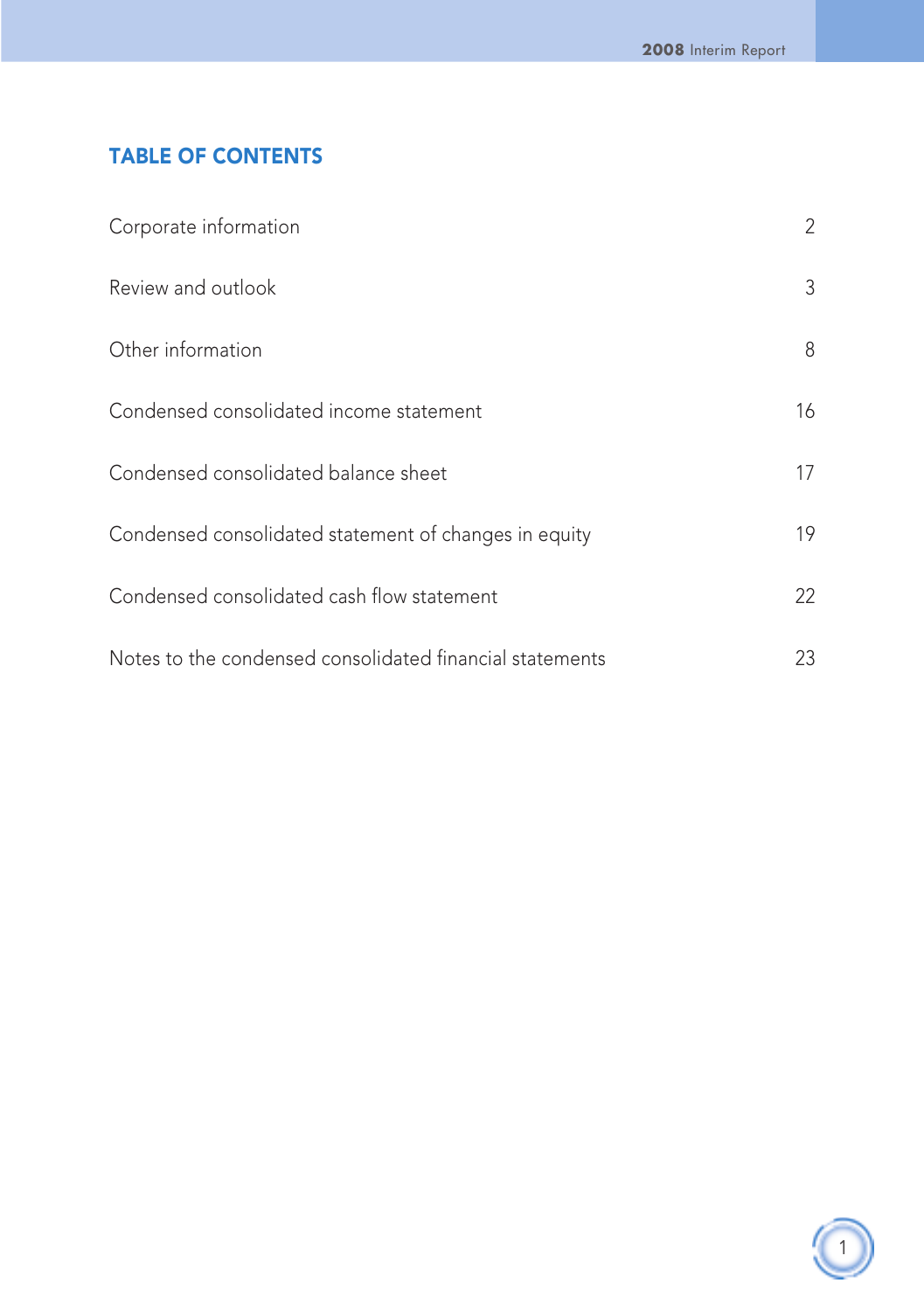### CORPORATE INFORMATION

#### Board of Directors

Chairman Mr. Lau Siu Ying

Executive Director Mr. Luo Xi Zhi

Non-executive Directors Mr. Fung Oi Ip, Alfonso Mr. Lo Wing Yat

#### Independent Non-executive Directors

Mr. Chang Wing Seng, Victor Mr. Wong Lit Chor, Alexis Mr. Chen Yi Gang

### Company Secretary

Mr. Cheng Ka Chung

#### Audit Committee

Mr. Chang Wing Seng, Victor (Committee Chairman) Mr. Wong Lit Chor, Alexis Mr. Fung Oi Ip, Alfonso

#### Registered Office

Clarendon House, 2 Church Street, Hamilton HM11, Bermuda.

#### Hong Kong Head Office

Room 1505-07, Tower A, Regent Centre, 63 Wo Yi Hop Road, Kwai Chung, Hong Kong.

## China Head Office

Room G, 8/F., East Tower, Shanghai Hi-Tech King World, 666 Beijing East Road, Huang Pu District, Shanghai, PRC.

### Shanghai Office

Room 328, Xin Mao Lou, 2 Tai Zhong Nan Lu, Waigaoqiao Free Trade Zone, Shanghai, PRC.

## Principal Share Registrar and Transfer Office

The Bank of Bermuda Limited Bank of Bermuda Building, 6 Front Street, Hamilton HM11, Bermuda.

## Hong Kong Branch Share Registrar and Transfer Office

Tricor Abacus Limited 26/F., Tesbury Centre, 28 Queen's Road East, Wanchai, Hong Kong.

#### Auditor

Deloitte Touche Tohmatsu

Legal Advisors Conyers Dill & Pearman

#### Principal Bankers

CITIC Ka Wah Bank Hang Seng Bank

#### Corporate Websites

www.fortunetele.com www.chinafortune.com www.synergy-asia.com.hk

## Stock Code

110

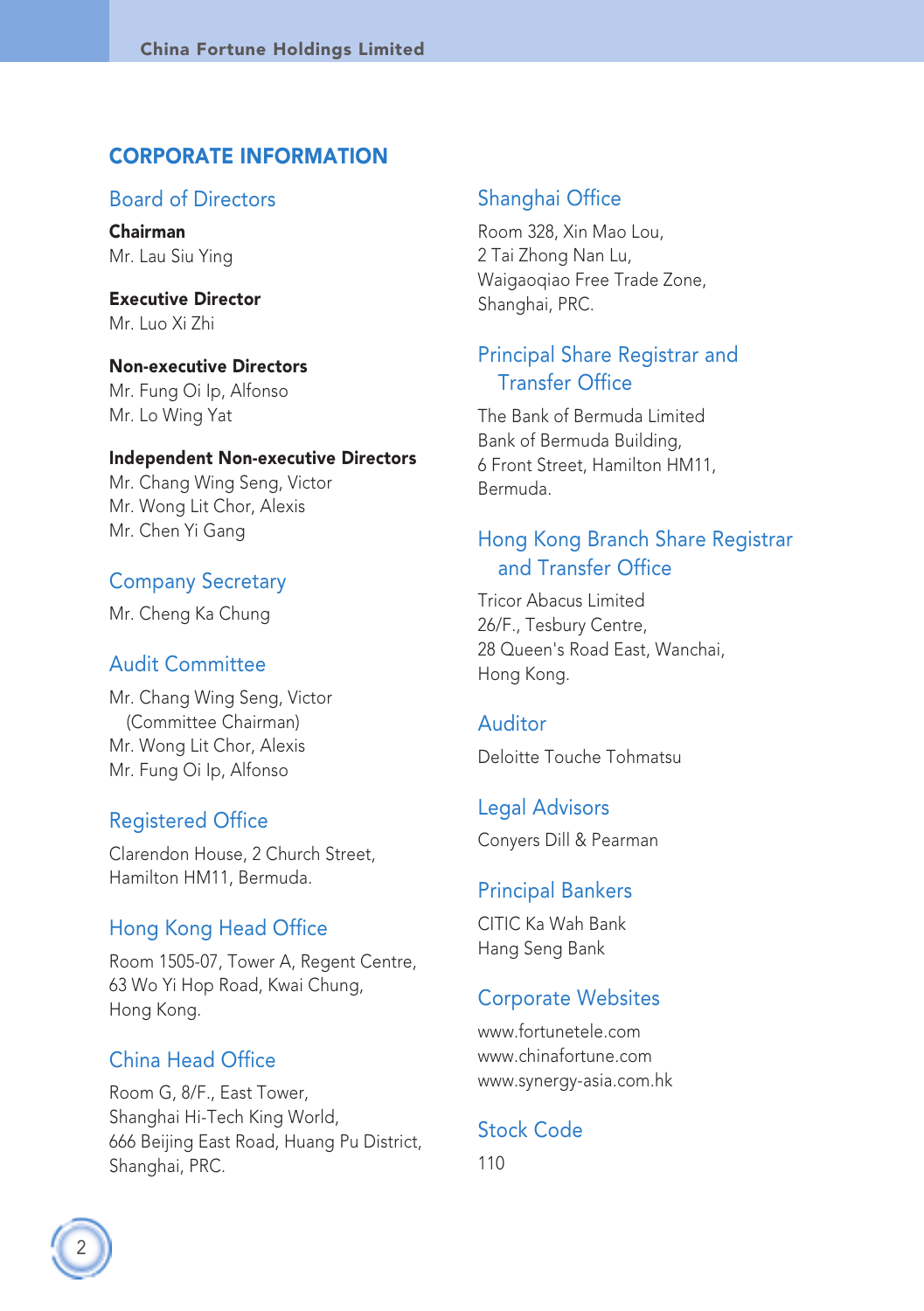## REVIEW AND OUTLOOK

#### Financial Review

The performance of the Group was significantly improved due to the successful restructuring of the national distribution business which incurred a substantial loss in last year. The fulfillment distribution business for Nokia Stores ("NS") continues to be a core business of the Group in which the Group is appointed as the sole fulfillment distributor for NS in the People's Republic of China ("PRC"). Because of the continuing improvement in the core business of the Group, the Group recorded a relatively small loss during the period.

The Group recorded a consolidated revenue during the period of HK\$1,026.4 million when compared to the previous period of HK\$1,587 million. The decrease in revenue was mainly attributable to the restructuring of the loss making national distribution business which had a significant contribution to the revenue in the previous period.

The gross profit amounted to HK\$26.6 million as compared to the gross loss of HK\$3.1 million in the previous period. The gross margin percentage also increased to 2.6% from — 0.2% in the previous period. As explained above, these improvements were mainly attributable to the restructuring of the loss making national distribution business.

The selling and distribution costs amounted to HK\$14.9 million when compared to the previous period of HK\$41.8 million. The reduction of 64% as compared with the previous period was mainly due to the decrease in the size of the workforce and the reduction in the advertising and promotional expenses upon the restructuring of the loss making national distribution business.

The administrative expenses together with the allowance for trade and other receivables, amounted to HK\$12.6 million, reduced by 60% when compared to the previous period of HK\$31.7 million. The substantial reduction was mainly attributable to the one-off sharebased payment expenses for share options of HK\$17.3 million in the previous period.

The Group shared losses of HK\$1.7 million from the results of the associates during the period as compared to the losses in the previous period of HK\$0.5 million. Owing to the unsatisfactory performance in DW Mobile Technology Limited, being one of the associates, the Group had disposed of this company during the period, resulting in a small profit from the disposal. An impairment loss of HK\$13.3 million and a share of post acquisition loss of HK\$2 million from this company were charged to the consolidated income statement of the Group in last year.

The finance costs during the period were reduced to HK\$6.2 million, reduced by 56% as compared to the previous period of HK\$14 million which was mainly due to the substantial decrease in the level of bank borrowings in the Group.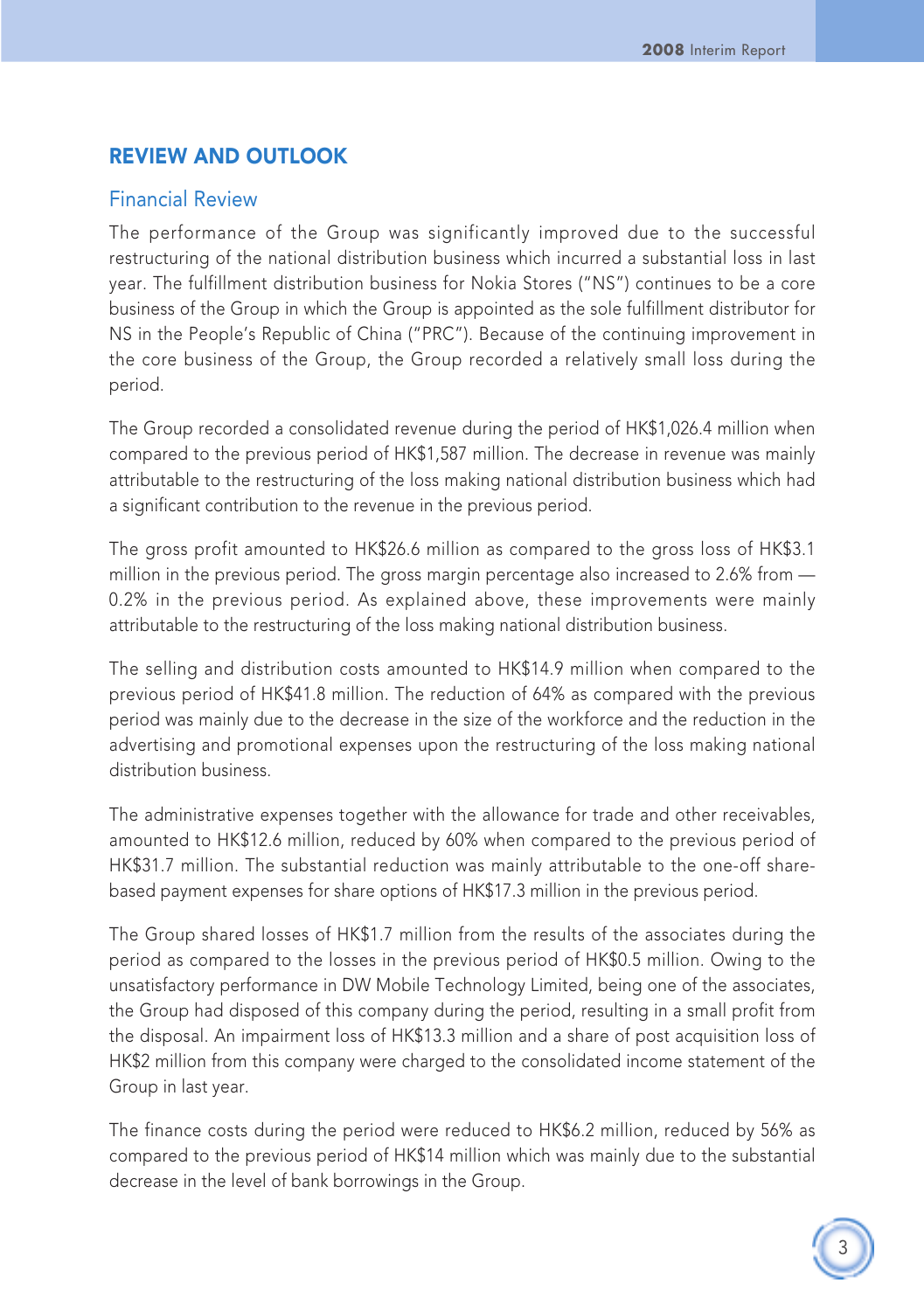As a result of the above, the Group reported a net loss of HK\$1.6 million during the period when compared to the previous period of HK\$84.8 million, which was due to the significant improvement made during the period.

The net asset value of the Group as at 30th June, 2008 amounted to HK\$259.9 million or HK\$0.7 per share when compared to HK\$255.1 million or HK\$0.68 per share as at 31st December, 2007. The basic deficit per share during the period was HK0.31 cent while the basic deficit per share was HK27.14 cents in the previous period.

As at 30th June, 2008, the Group's aggregate bank borrowings amounted to HK\$55 million when compared to HK\$120.2 million as at 31st December, 2007. The decrease in bank borrowings was mainly attributable to the intention of the Group to reduce its borrowing level. Owing to breaches in certain financial covenants, the bank loans were classified as short-term in accordance with the corresponding accounting standards. The Group has informed the relevant bankers and the applications for the waiver to comply with such convenants are still in progress. The Group is confident that its applications will ultimately reach a successful conclusion. The gearing ratio of the Group, defined as the ratio of the total long term liabilities to the shareholder's equity, was zero as the Group did not have any long term liability as at 30th June, 2008. The total bank deposits and cash balances amounted to HK\$87.1 million as at 30th June, 2008, of which HK\$30.2 million has been pledged to a bank.

The Group is financed by a combination of its equity capital, cash flow generated from its operation and bank borrowings. During the period, there was no material change in the funding and treasury policy of the Group. The Group considers the only potential currency exposure is in Renminbi as the majority of its revenue is derived in the PRC. The Group believes that its operation in the PRC will benefit from the recent upward appreciation of the Renminbi. It is the treasury policy of the Group to manage its foreign currency exposure whenever its financial impact is material to the Group.

The amount of inventories as at 30th June, 2008 was HK\$130.9 million, comparable to HK\$128.8 million as at 31st December, 2007. The inventory turnover period was 24 days for the six months ended 30th June, 2008 while that for the twelve months ended 31st December, 2007 was 47 days. The shortening of the inventory turnover period was mainly due to the strict policy in inventory control in the fulfillment distribution business for NS.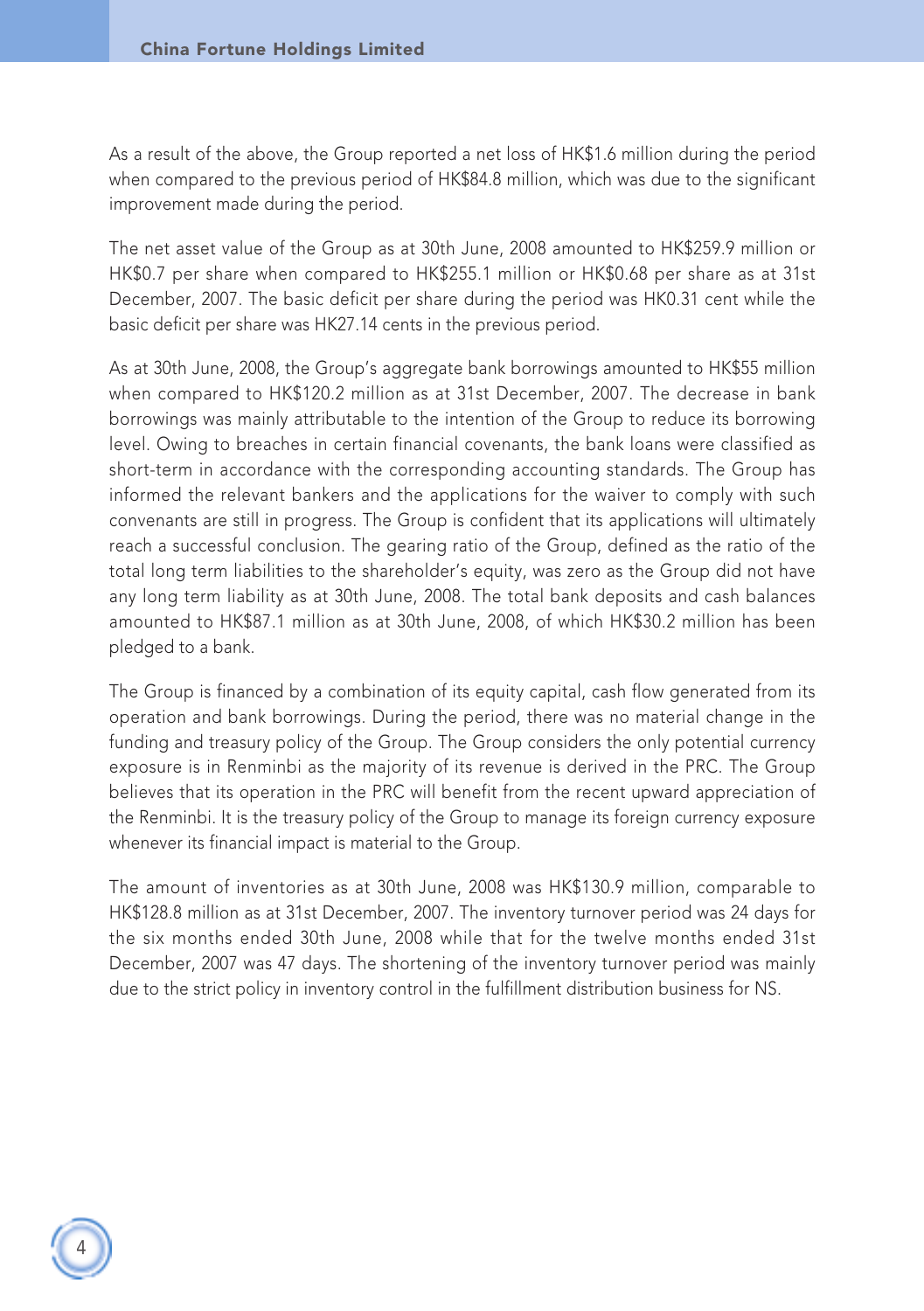The amount of trade receivables as at 30th June, 2008 was HK\$36.9 million, comparable to HK\$36.1 million as at 31st December, 2007. In order to minimize the credit risk for the trade receivables, the Group has implemented strict control on the determination of credit limits, credit approvals and other monitoring procedures to ensure that follow-up action is taken to recover overdue debts. In addition, the revenue generated from the fulfillment distribution business for NS is mainly on cash basis which further reduces the credit risk of the Group. The Group constantly reviews the status of the trade receivables to ensure that adequate impairment losses are made for irrecoverable amounts. In this regard, the Directors of the Company consider that the credit risk of the Group is significantly reduced.

On 4th September, 2007, the Group and TeleChoice International Limited ("TeleChoice"), entered into an agreement to establish a subsidiary (the "Fulfillment Subsidiary") to engage in the logistics and fulfillment business for NS in the PRC (the "Fulfillment Business"). TeleChoice injected HK\$50 million for 40% equity interest in the Fulfillment Subsidiary, while the Group injected HK\$25 million for 60% equity interest therein. At the same time, the Company granted a put option to TeleChoice pursuant to which TeleChoice can require the Company to purchase its entire 40% equity interest in the Fulfillment Subsidiary at a price of HK\$50 million during the period from 1st March, 2008 to 31st December, 2008. The put option liability, representing a host debt instrument with a not closely related embedded non-option derivative which is linked to the profitability of the Fulfillment Business, was recognised as other financial liabilities. The finance cost of HK\$4.8 million arising from these financial liabilities was recognised in the condensed consolidated income statement during the period.

As at 30th June, 2008, the Group had in total 226 employees as compared to 270 employees as at 31st December, 2007. Employees were remunerated according to the nature of their job duties and market trend. The Group provided staff welfare and fund contribution to its employees in accordance with the prevailing regulations in the PRC and Hong Kong. There was no material change in the remuneration policy, bonus scheme and share option scheme during the period. The Group has a share option scheme under which the Company may grant share options to the participants, including directors and employees, to subscribe for shares of the Company.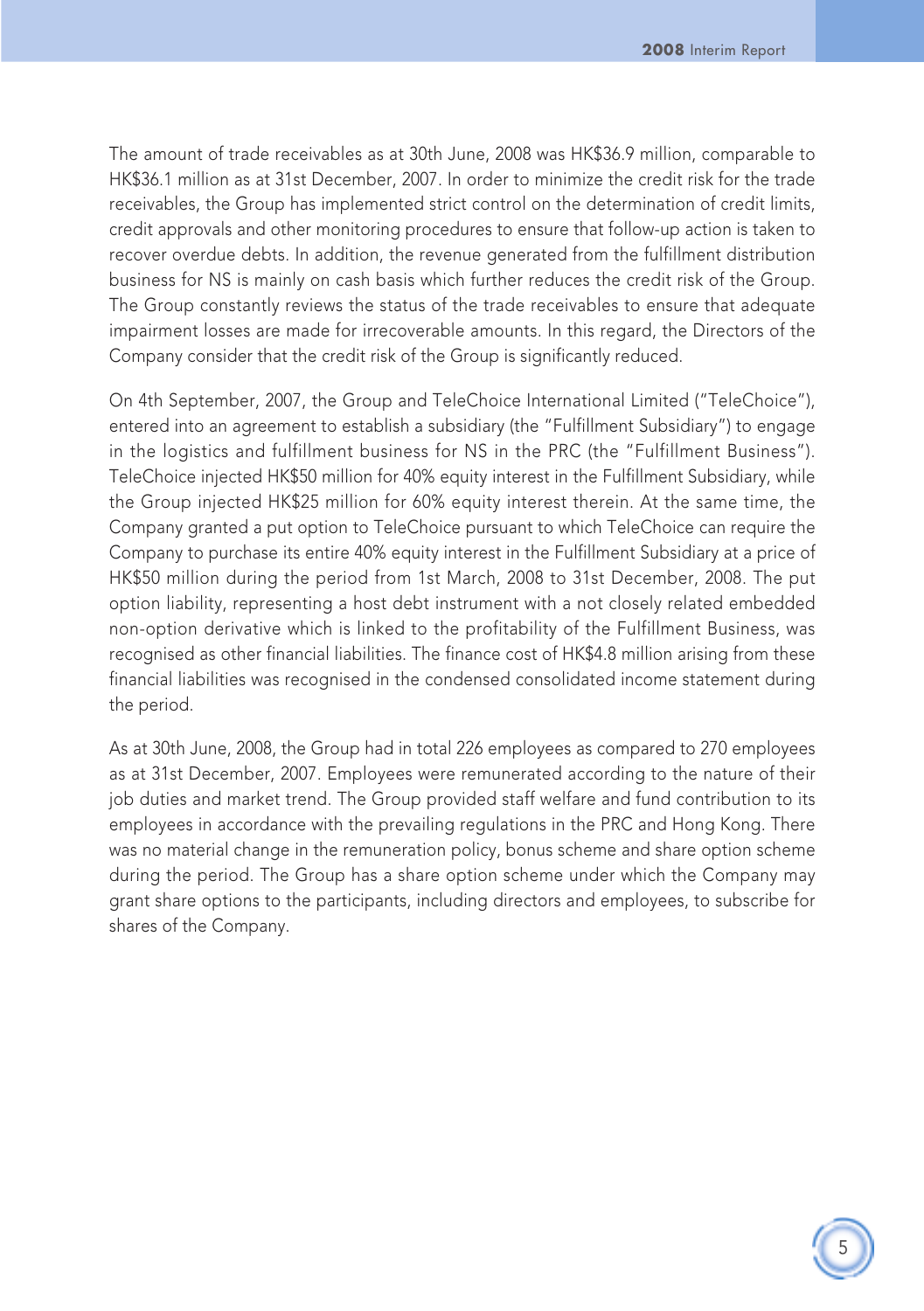## Operational Review

#### Market Overview

According to the statistics released by the Ministry of Industry and Information Technology of the People's Republic of China ("MII"), there were more than 547 million subscribers to mobile phone services in the PRC as at the end of 2007, equivalent to a penetration rate of 41.6 users per 100 persons. As at the end of July 2008, the number of subscribers to mobile phone services has increased to 608 million, with a penetration rate of 45.6 users per 100 persons in the PRC. The low penetration rate in the rural market, where approximately 750 million of PRC's population resides, together with the forthcoming 3G services and the robust economic growth, mean that the PRC market still has a lot of untapped potential.

While there are continuing intense competitions among the big mobile phone manufacturers in the PRC, they are trying to cut the distribution layers by directly supplying to the provincial distributors and leading retailers with a view to increase their profitability. Because of this, leading vendors have developed multi-channel distribution models which include "national distribution", "provincial distribution", "direct to retail" and "direct to operator".

As one of the integrated fulfillment distributors in the PRC, the Group provides all necessary services, which include but not limited to transaction handling, credit financing, delivery, rebate execution, stock buffering and B2B system integration, etc. In return, the Group receives a contractual margin and various rebates. This business model is more transparent, allowing the buyers, the suppliers and the Group to share common information and enhances the efficiency of all the activities of the value chain.

#### Business Review

After the complete transformation of the loss making national distribution business to the fulfillment distribution business for NS, the Group has made significant improvement during the period and recorded a small loss of HK\$1.6 million as compared to a loss of HK\$84.8 million in the previous period. The fulfillment distribution business for NS recorded significant growth during the period and its streamlined workforce further reduced the operating cost and hence the business risk of this business. The fulfillment distribution business for NS will continue to be a core business of the Group in view of the leading position of Nokia in the mobile phone market in the PRC. On the other hand, the business of the associates of the Group remained a challenge due to the intense competition in the market.

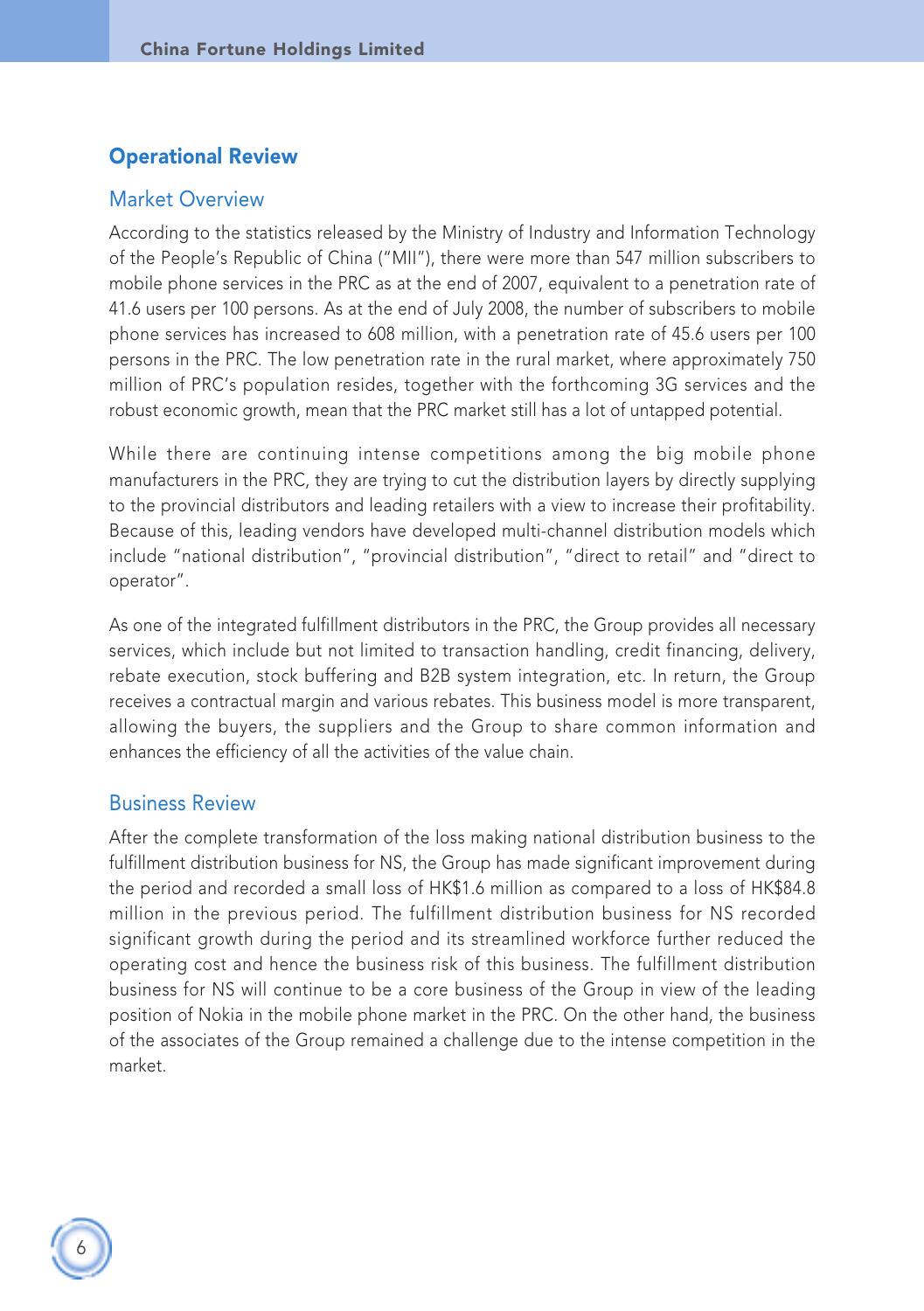## Prospect and Outlook

With a view to further diversify the business of the Group, in July 2007, the Group contracted to acquire approximately 40.8% equity interest in a mining company in the PRC (the "PRC Mining Company"). The PRC Mining Company has the right to conduct mining activities in a mining site which is located in Huangshi, southeastern Hubei. The mining site has a general mining area of approximately 0.62 square kilometers and the mineral resources of the mining site include Celestite, Zinc and Lead. In November 2007, the Group further contracted to acquire another 10% equity interest in the PRC Mining Company. Upon the completion of these two acquisitions, the Group believed that this business segment in natural resources will become another core business of the Group in the near future as demand for mineral resources will be considerable in view of the rapid growth of the PRC economy.

The continued economic growth in the PRC, supported by a high internal consumption, together with the room for expansion in the penetration rate of the mobile phone users in the PRC, and the soon launching of the 3G services create a huge market and great opportunities for the Group to move forward. The Group will continue to strengthen our existing relationships with the leading manufacturers and to look for new cooperation opportunities with all other manufacturers and operators with a view to establish a firm foundation for our future growth, based on our successful experience in the fulfillment distributorship business with Nokia.

With a view to diversify the business of the Group, the Group is actively looking for opportunities which will further enhance the shareholders' value.

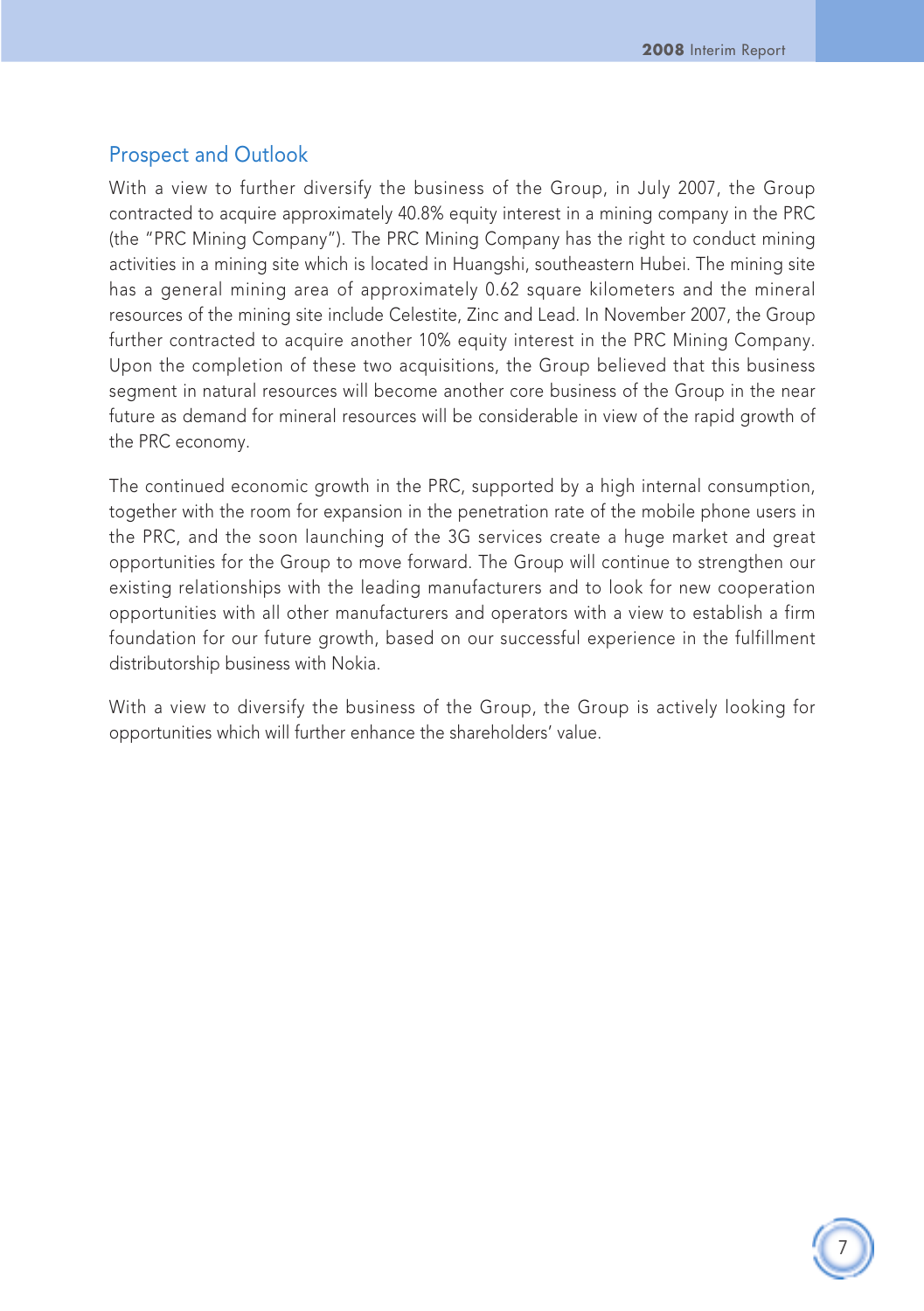## OTHER INFORMATION

#### Directors' and Chief Executive's interests in shares and underlying shares

At 30th June, 2008, the interests and short positions of the directors, the chief executive and their associates in the shares and underlying shares of the Company and its associated corporations (within the meaning of Part XV of the Securities and Future Ordinance ("SFO")), which were required to be notified to the Company and The Stock Exchange of Hong Kong Limited (the "Stock Exchange") pursuant to Divisions 7 and 8 of Part XV of the SFO (including interests and short positions which they were taken or deemed to have under such provisions of the SFO), or as recorded in the register maintained by the Company pursuant to Section 352 of the SFO, or as otherwise notified to the Company and the Stock Exchange pursuant to the Model Code for Securities Transactions by Directors of Listed Companies (the "Model Code"), were as follows:

#### (a) Ordinary shares of HK\$0.10 each of the Company

| <b>Name of director</b> | Capacity                                  |             | Percentage<br>of the issued<br>share capital<br>of the Company |
|-------------------------|-------------------------------------------|-------------|----------------------------------------------------------------|
| Mr. Lau Siu Ying        | Held by a discretionary<br>trust (Note 1) | 188,300,013 | 50.51%                                                         |
|                         | Beneficial owner                          | 280,000     | 0.08%                                                          |
|                         |                                           | 188,580,013 | 50.59%                                                         |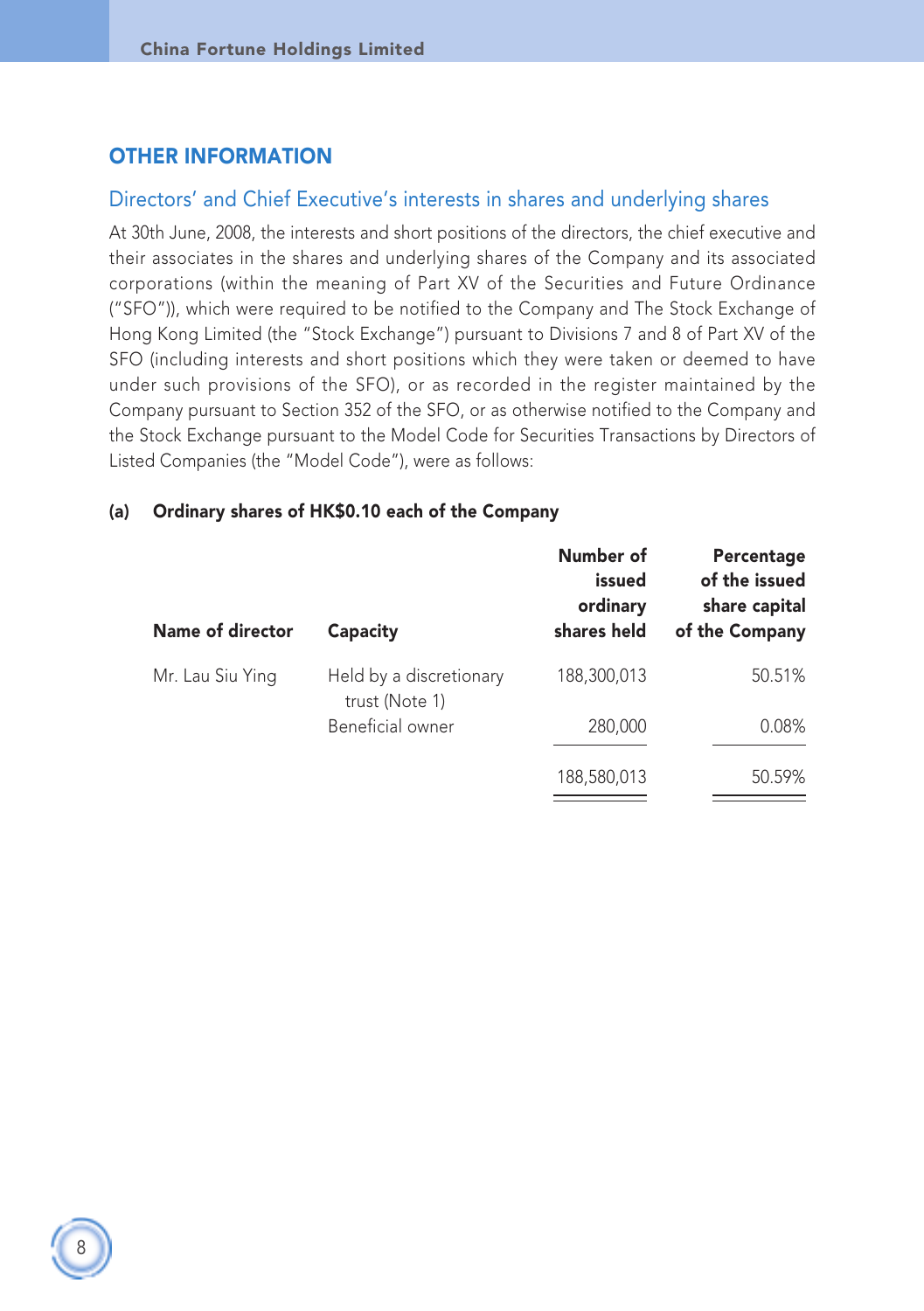#### (b) Share options

| Name of director               | Capacity                | Number of<br>options held | Number of<br>underlying<br>shares |
|--------------------------------|-------------------------|---------------------------|-----------------------------------|
| Mr. Lau Siu Ying               | Beneficial owner        | 2,000,000                 | 2,000,000                         |
|                                | Held by spouse (Note 2) | 1,000,000                 | 1,000,000                         |
| Mr. Luo Xi Zhi                 | Beneficial owner        | 100,000                   | 100,000                           |
| Mr. Fung Oi Ip,<br>Alfonso     | Beneficial owner        | 150,000                   | 150,000                           |
| Mr. Lo Wing Yat                | Beneficial owner        | 100,000                   | 100,000                           |
| Mr. Chang Wing Seng,<br>Victor | Beneficial owner        | 200.000                   | 200,000                           |
| Mr. Wong Lit Chor,<br>Alexis   | Beneficial owner        | 100,000                   | 100,000                           |
| Mr. Chen Yi Gang               | Beneficial owner        | 100,000                   | 100,000                           |
|                                |                         | 3,750,000                 | 3,750,000                         |

Notes:

- 1. These shares are held by Future 2000 Limited, a company incorporated in the British Virgin Islands which in turn is held by a discretionary trust, the beneficiaries of which include Mr. Lau, his spouse and his children.
- 2. Mr. Lau Siu Ying is deemed to be interested in 1,000,000 options to acquire shares of the Company, being the interests held beneficially by his spouse.
- 3. 192,000,000 ordinary shares and HK\$64 million convertible bonds of the Company will be issued to Mr. Lau Siu Ying as part of the consideration on the completion of the acquisition of a 40.8% interest in a mining company in the People's Republic of China (the "PRC Mining Company") by the Group. Details of this transaction can be referred to the circular made by the Company on 31st December, 2007 and the latest announcement on 5th September, 2008.

The interest disclosed above represents long positions in the shares and underlying shares of the Company or its associated corporations.

Save as disclosed above, none of the directors, chief executives nor their associates had any interests or short positions in any shares or underlying shares of the Company or any of its associated corporations as defined in the SFO at 30th June, 2008.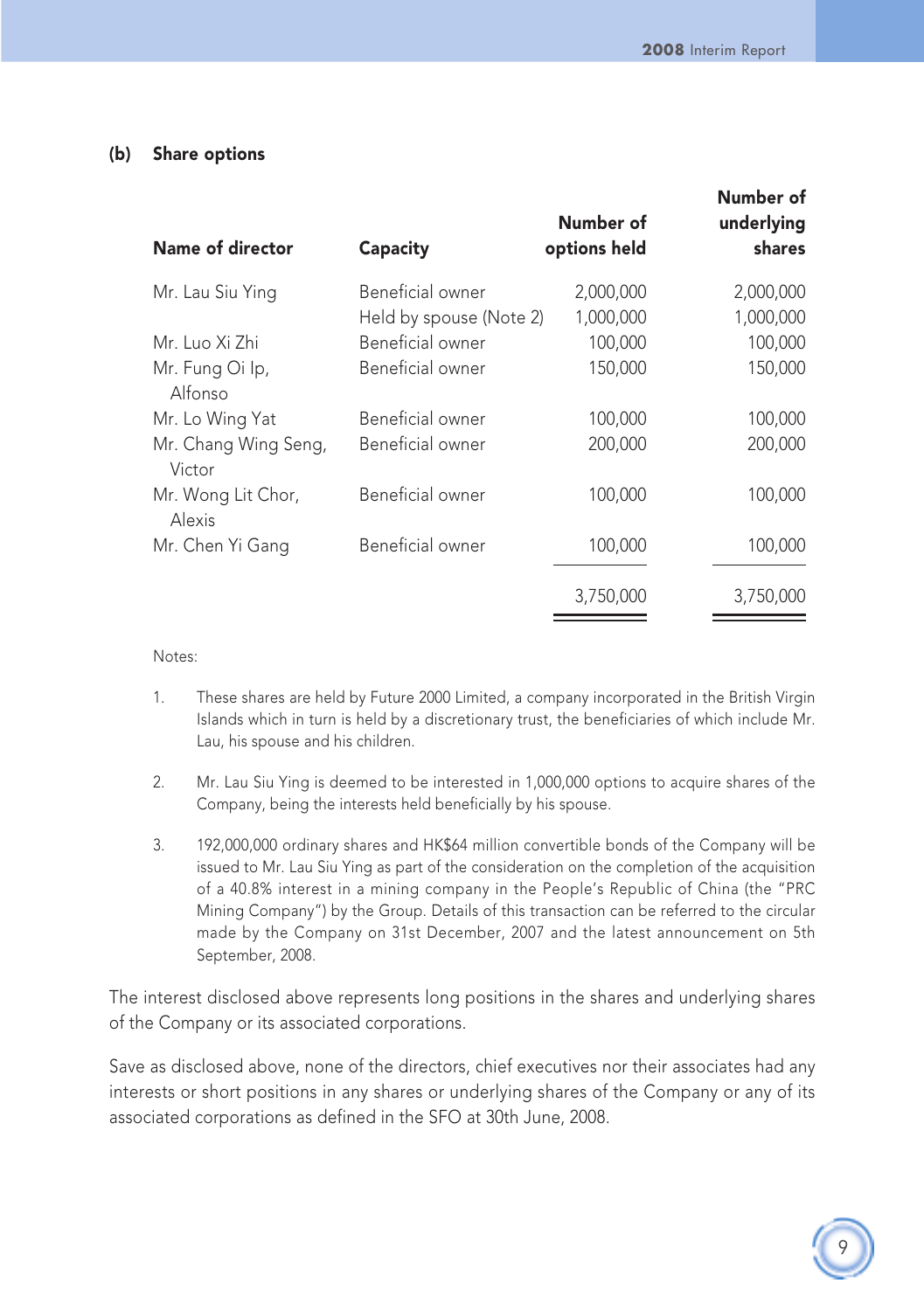#### Share options

The Company adopted a share option scheme on 14th January, 2004 (the "Scheme") which was effective on 26th January, 2004 and will expire on 26th January, 2014. The primary purpose of the Scheme is to provide incentives to directors, eligible employees and other qualified persons who in the opinion of the board of directors has made or will make contributions which are or may be beneficial to the Group as a whole.

Under the Scheme, the directors of the Company may, subject to certain conditions, grant to any director, employee, suppliers, agents, customers, distributors, business associate or partner, professional or other advisor of, or consultant or contractor to, any member of the Group or any associated company who in the opinion of the board of directors has made or will make contributions which are or may be beneficial to the Group as a whole, options to subscribe for shares of the Company at any price but not less than the higher of (i) nominal value of a share, (ii) the closing price of the shares on the Stock Exchange on the day of grant and (iii) the average of the closing prices of the shares on the Stock Exchange on the five trading days immediately preceding the date of grant of the options, subject to a maximum of 10% of the issued share capital of the Company from time to time.

At as 30th June, 2008, the number of shares in respect of which options had been granted and remained outstanding under the Scheme was 9,782,000, representing 2.6% of the shares of the Company in issue at that date. Without prior approval from the shareholders of the Company, (i) the total number of shares in respect of which options may be granted under the Scheme is not permitted to exceed 10% of the shares of the Company in issue at any point in time, and (ii) the number of shares issued and to be issued in respect of which options granted and may be granted to any individual in any 12-month period is not permitted to exceed 1% of the shares of the Company in issue at any point in time.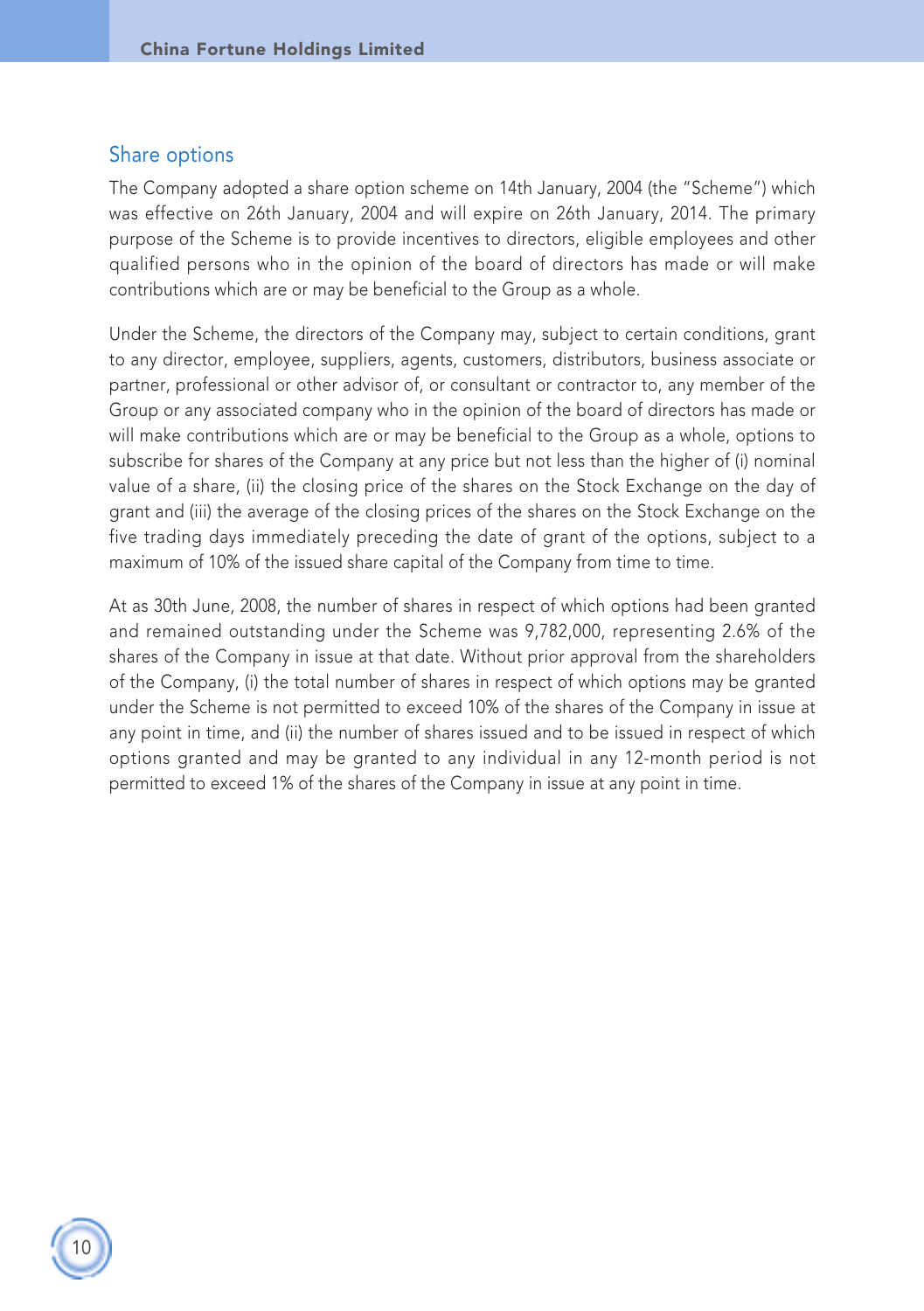Options granted must be taken up within the time period set out in the offer letter and upon payment of HK\$1 for each lot of share option granted.

The following table disclosed the movements in the share options of the Company during the period:

|                             | Date of<br>grant | <b>Exercise</b><br>price<br>HK\$ | Outstanding<br>at beginning<br>of the period | Granted<br>during<br>the period | <b>Exercised</b><br>during<br>the period | during<br>the period     | Lapsed Outstanding<br>at end of<br>the period |
|-----------------------------|------------------|----------------------------------|----------------------------------------------|---------------------------------|------------------------------------------|--------------------------|-----------------------------------------------|
| Category I - Directors      |                  |                                  |                                              |                                 |                                          |                          |                                               |
| Mr. Lau Siu Ying            | 7.5.2007         | 1.29                             | 2,000,000                                    |                                 |                                          | $\overline{\phantom{0}}$ | 2,000,000                                     |
| Mr. Luo Xi Zhi              | 7.5.2007         | 1.29                             | 100,000                                      |                                 |                                          |                          | 100,000                                       |
| Mr. Fung Oi Ip, Alfonso     | 7.5.2007         | 1.29                             | 150,000                                      |                                 |                                          |                          | 150,000                                       |
| Mr. Lo Wing Yat             | 7.5.2007         | 1.29                             | 100,000                                      |                                 |                                          |                          | 100,000                                       |
| Mr. Chang Wing Seng, Victor | 7.5.2007         | 1.29                             | 200,000                                      |                                 |                                          |                          | 200,000                                       |
| Mr. Wong Lit Chor, Alexis   | 7.5.2007         | 1.29                             | 100,000                                      |                                 |                                          |                          | 100,000                                       |
| Mr. Chen Yi Gang            | 7.5.2007         | 1.29                             | 100,000                                      |                                 |                                          | -                        | 100,000                                       |
| Total for directors         |                  |                                  | 2,750,000                                    |                                 |                                          |                          | 2,750,000                                     |
| Category II - Employees     |                  |                                  |                                              |                                 |                                          |                          |                                               |
| Employees                   | 7.5.2007         | 1.29                             | 3,158,000                                    |                                 |                                          | (76,000)                 | 3,082,000                                     |
| Category III - Consultants  |                  |                                  |                                              |                                 |                                          |                          |                                               |
| Consultants                 | 7.5.2007         | 1.29                             | 3,950,000                                    |                                 |                                          |                          | 3,950,000                                     |
| Total for all categories    |                  |                                  | 9,858,000                                    |                                 |                                          | (76,000)                 | 9,782,000                                     |

The closing pricing of the shares of the Company immediately before 7th May, 2007, the date of grant of the options, was HK\$1.21.

The weighted average closing price of the shares of the Company immediately before the dates on which the share options were exercised was HK\$2.25.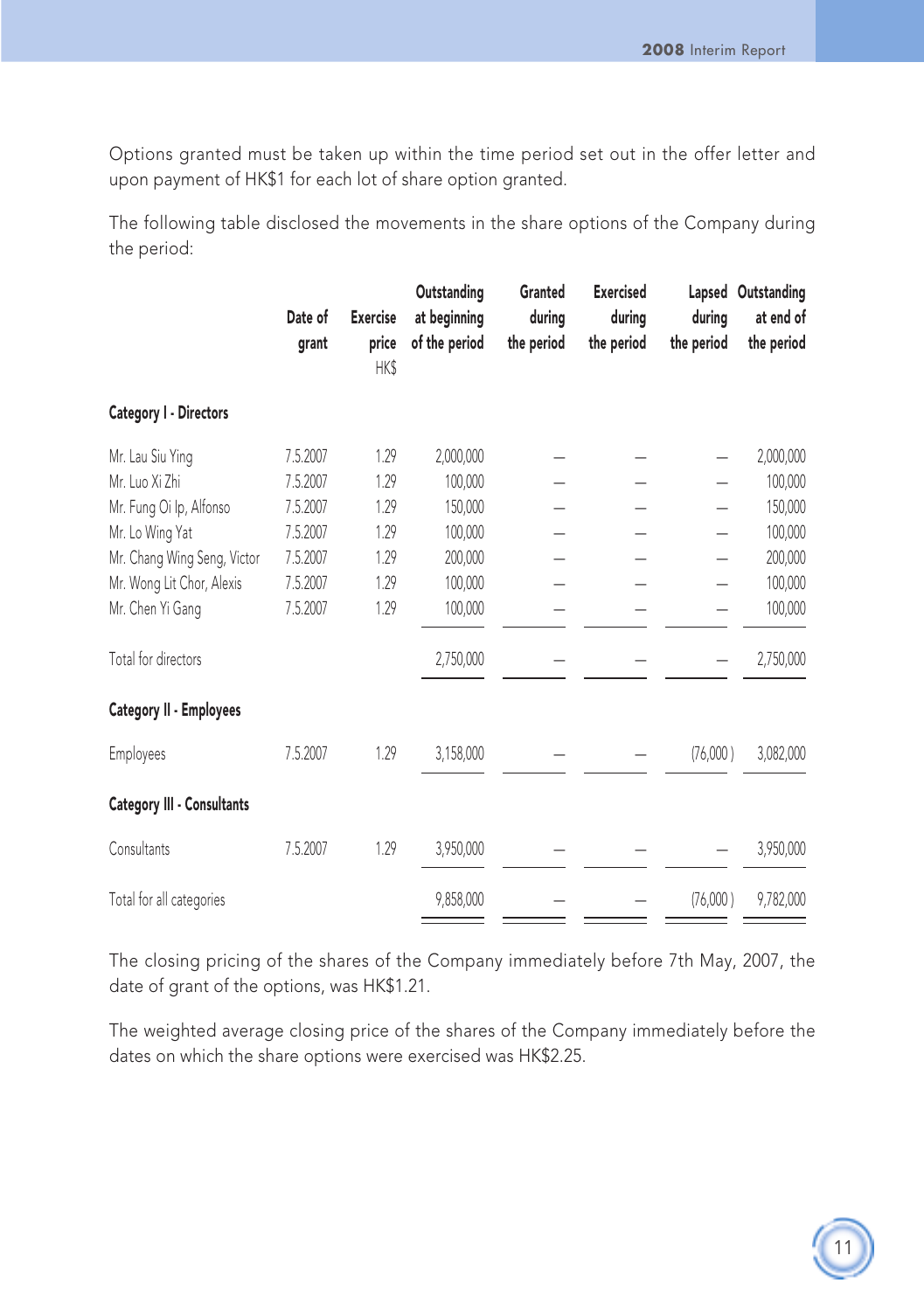### Directors' rights to acquire shares or debentures

Other than the share option scheme disclosed above, at no time during the period was the Company, its holding company or any of its subsidiaries a party to any arrangements to enable the directors of the Company to acquire benefits by means of the acquisition of shares in, or debentures of, the Company or any other body corporate. None of the directors, their spouses or children under the age of 18 had any rights to subscribe for the securities of the Company or had exercised any such rights during the period.

#### Substantial shareholders

The register of substantial shareholders maintained by the Company pursuant to Section 336 of the SFO shows that, as at 30th June, 2008, the following shareholders had notified the Company of relevant interests in the issued share capital of the Company.

| Name of<br>substantial<br>shareholder | Capacity                              | Number of<br>issued<br>ordinary<br>shares held | Percentage<br>of the issued<br>share capital<br>of the Company |
|---------------------------------------|---------------------------------------|------------------------------------------------|----------------------------------------------------------------|
| Mr. Lau Siu Ying                      | Held by a discretionary               | 188,300,013                                    | 50.51%                                                         |
|                                       | trust (Note 1)<br>Beneficial owner    | 280,000                                        | 0.08%                                                          |
|                                       |                                       | 188,580,013                                    | 50.59%                                                         |
| Mr. Lee Wai.<br>Timothy               | Held by controlled<br>entity (Note 2) | 188,300,013                                    | 50.51%                                                         |
|                                       |                                       |                                                |                                                                |

#### (a) Ordinary shares of HK\$0.10 each of the Company

#### (b) Share options

| Name of<br>substantial<br>shareholder | Capacity                                    | Number of<br>options held | Number of<br>underlying<br>shares |
|---------------------------------------|---------------------------------------------|---------------------------|-----------------------------------|
| Mr. Lau Siu Ying                      | Beneficial owner<br>Held by spouse (Note 3) | 2.000.000<br>1,000,000    | 2,000,000<br>1,000,000            |
| Mr. Lee Wai, Timothy Beneficial owner |                                             | 100,000                   | 100,000                           |
|                                       |                                             | 3,100,000                 | 3,100,000                         |

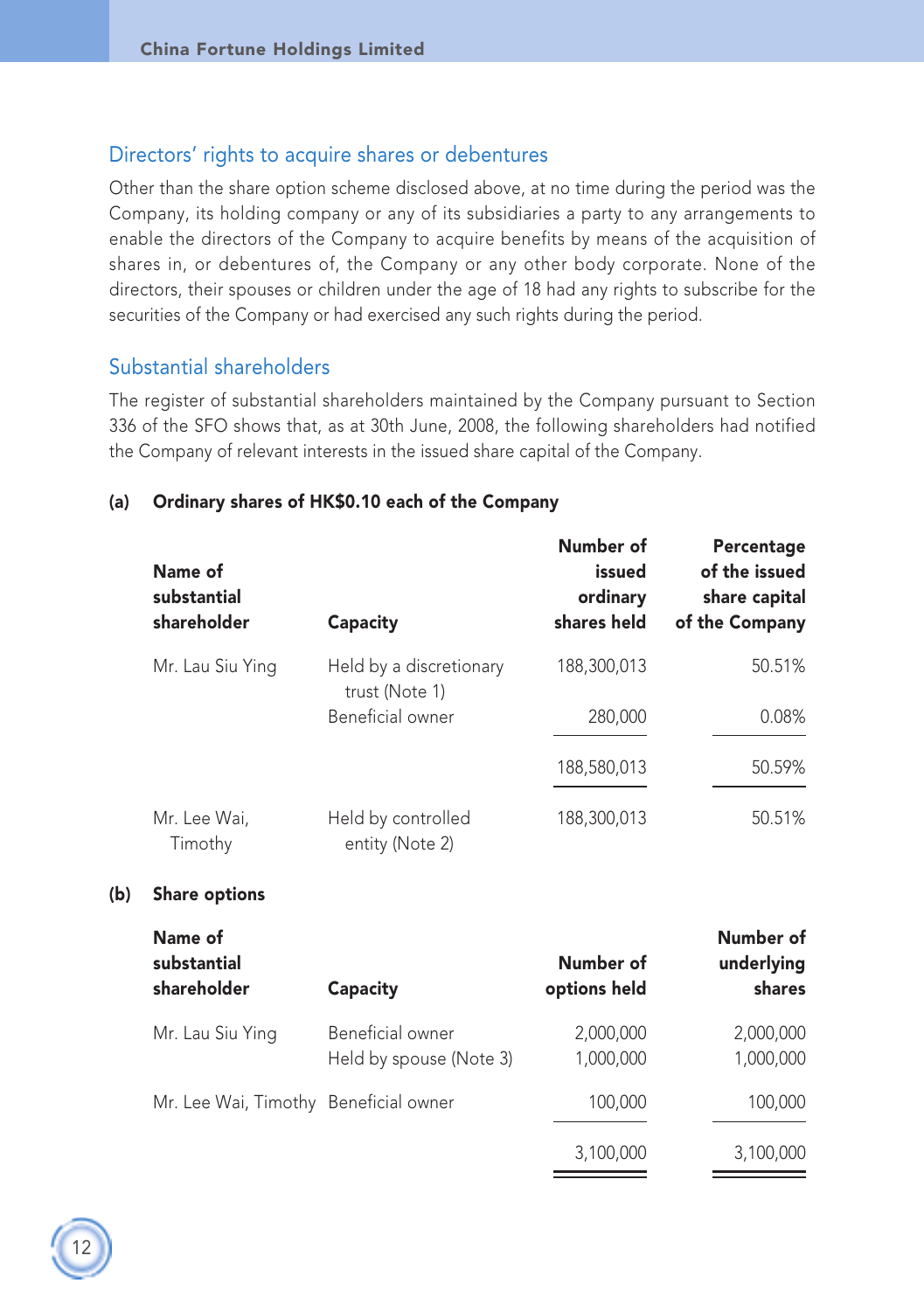Notes:

- 1. These Shares are held by Future 2000 Limited, a company incorporated in the British Virgin Islands which in turn is held by a discretionary trust. The beneficiaries of the discretionary trust include Mr. Lau Siu Ying, his spouse and his children.
- 2. Under the SFO, Mr. Lee Wai, Timothy is deemed to have interests in the shares of the Company which Future 2000 Limited has interests as he is entitled to exercise more than one-third of the voting power at general meetings of Future 2000 Limited.
- 3. Mr. Lau Siu Ying is deemed to be interested in 1,000,000 options to acquire shares of the Company, being the interests held beneficially by his spouse.
- 4. 192,000,000 ordinary shares and HK\$64 million convertible bonds of the Company will be issued to Mr. Lau Siu Ying as part of the consideration on the completion of the acquisition of a 40.8% interest in the PRC Mining Company by the Group. Details of this transaction can be referred to the circular made by the Company on 31st December, 2007 and the latest announcement on 5th September, 2008.

### Purchase, sale or redemption of shares and listed securities of the Company

During the period, neither the Company nor any of its subsidiaries purchased, sold or redeemed any of the listed securities of the Company.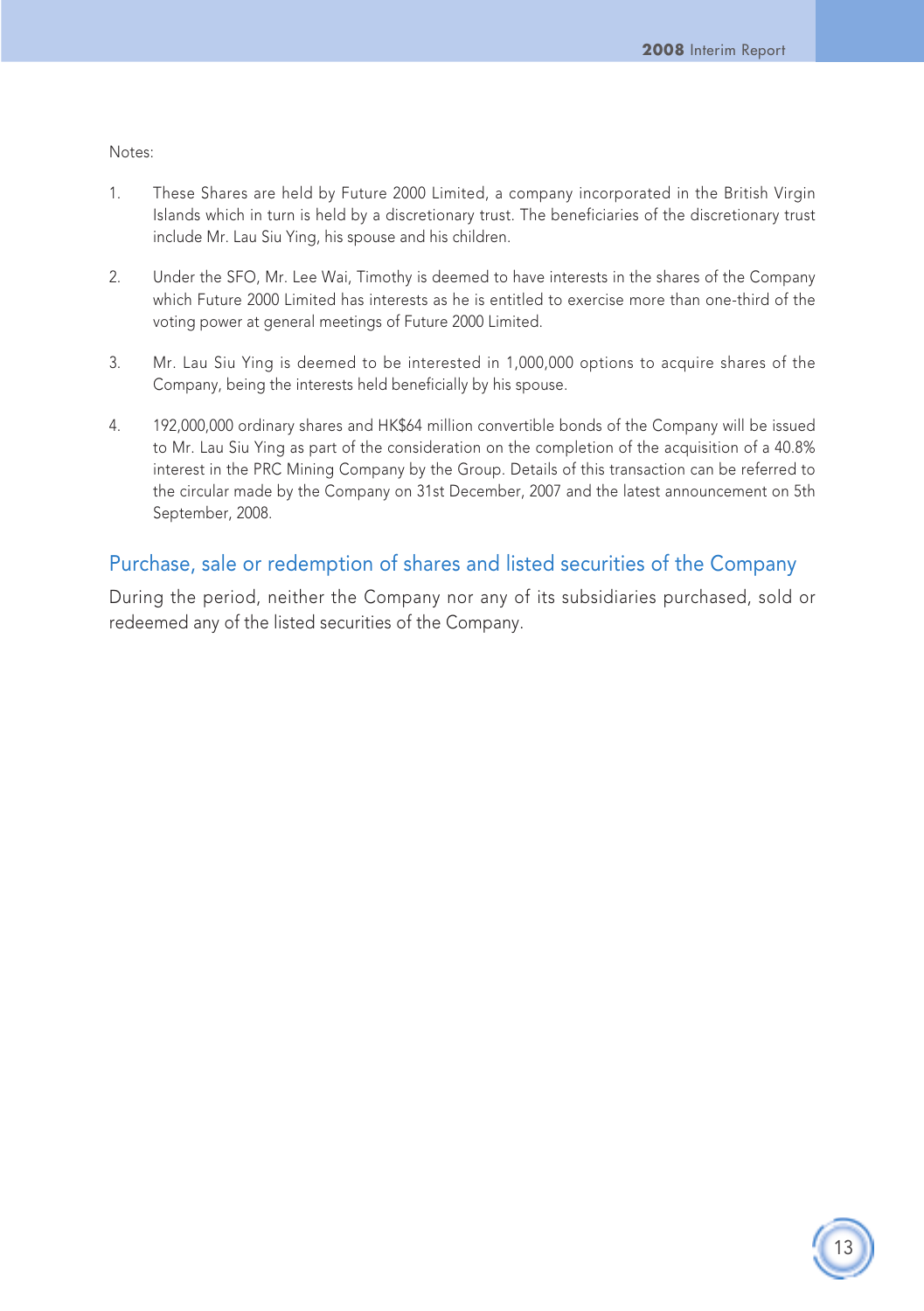## CORPORATE GOVERNANCE

#### Compliance with the Code on Corporate Governance Practices

The Company is committed to maintaining high standards of corporate governance. Throughout the six months ended 30th June, 2008, the Company has complied with the Code on Corporate Governance Practices (the "CG Code") as set out in Appendix 14 of the Rules Governing the Listing of Securities on The Stock Exchange of Hong Kong Limited (the "Listing Rules"), except that:

- 1. Provision A.2.1 of the Code stipulates that the roles of chairman and chief executive officer should be separated and should not be performed by the same individual but Mr. Lau Siu Ying currently assumes both roles of the Chairman and the Chief Executive Officer of the Company. Provision A.4 of the Code states that all directors should be subject to re-election at regular intervals. However, Mr. Lau Siu Ying, being the Chairman of the Board, does not need to retire by rotation. Mr. Lau Siu Ying has been in charge of the overall management of the Company since its incorporation. As a result, although he does not need to retire by rotation and assumes both roles of the Chairman and the Chief Executive Officer of the Company, the Board considers that such arrangement at the current stage of development of the Group can facilitate the execution of its business strategies and maximize the effectiveness of its operations. Nevertheless, through the supervision from the Board including the Independent Nonexecutive Directors, the interests of the shareholders should be adequately and fairly considered.
- 2. All Non-executive Directors of the Company are not appointed for a specific term as stipulated under the provision A.4.1 of the Code but are subject to retirement by rotation in accordance with the Company's Bye-laws. In accordance with the relevant provisions in the Bye-laws of the Company, if the appointment of Directors is made by the Board, the Directors so appointed must stand for election by the shareholders at the first annual general meeting following their appointments and all Directors, except the Chairman, must stand for re-election by the shareholders by rotation.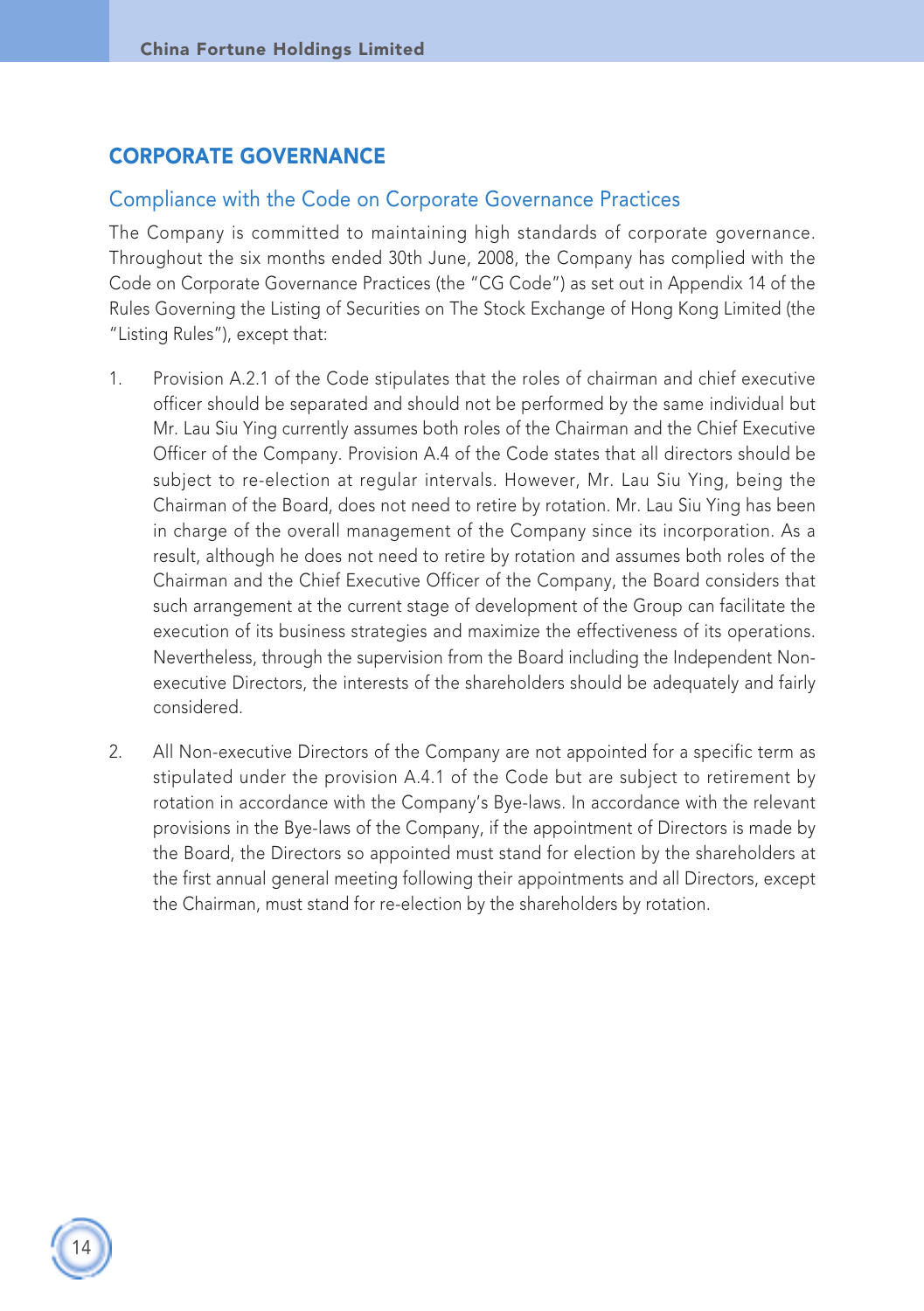## Audit Committee

The Company has formulated written terms of reference for the Audit Committee in accordance with the requirements of the Listing Rules. The Audit Committee comprises two Independent Non-executive Directors, Mr. Chang Wing Seng, Victor (Chairman of the Audit Committee) and Mr. Wong Lit Chor, Alexis and one Non-executive Director, Mr. Fung Oi Ip, Alfonso.

The primary responsibilities of the Audit Committee include reviewing the reporting of financial and other information to the shareholders, the system of internal controls, risk management and the effectiveness and objectivity of the audit process. The Audit Committee also provides an important link between the Board and the auditors of the Company in matters coming within the scope of its terms of reference and keeps under review the independence and objectivity of the auditors.

The Audit Committee has reviewed with the management the accounting principles and practices adopted by the Group and discussed internal controls and financial reporting matters including the review of the interim results of the Company for the six months ended 30th June, 2008.

#### Remuneration Committee

The Company has formulated written terms of reference for the Remuneration Committee in accordance with the requirements of the Listing Rules. The Remuneration Committee comprises two Independent Non-executive Directors, Mr. Chang Wing Seng, Victor (Chairman of the Remuneration Committee) and Mr. Wong Lit Chor, Alexis and one Nonexecutive Director, Mr. Fung Oi Ip, Alfonso.

The Remuneration Committee is responsible for ensuring that formal and transparent procedures for developing remuneration packages of Directors and senior management. In determining the emolument payable to Directors, it takes into consideration factors such as remuneration paid by comparable companies, time commitment and responsibilities of the Directors, employment conditions elsewhere in the Group and the desirability of performance-based remuneration.

## Compliance with the Model Code

The Company has adopted the Model Code for Securities Transactions by Directors of Listed Issuers (the "Model Code") as set out in Appendix 10 of the Listing Rules. Having made specific enquiry of the Directors of the Company, all the Directors confirmed that they had complied with the required standards as set out in the Model Code throughout the review period.

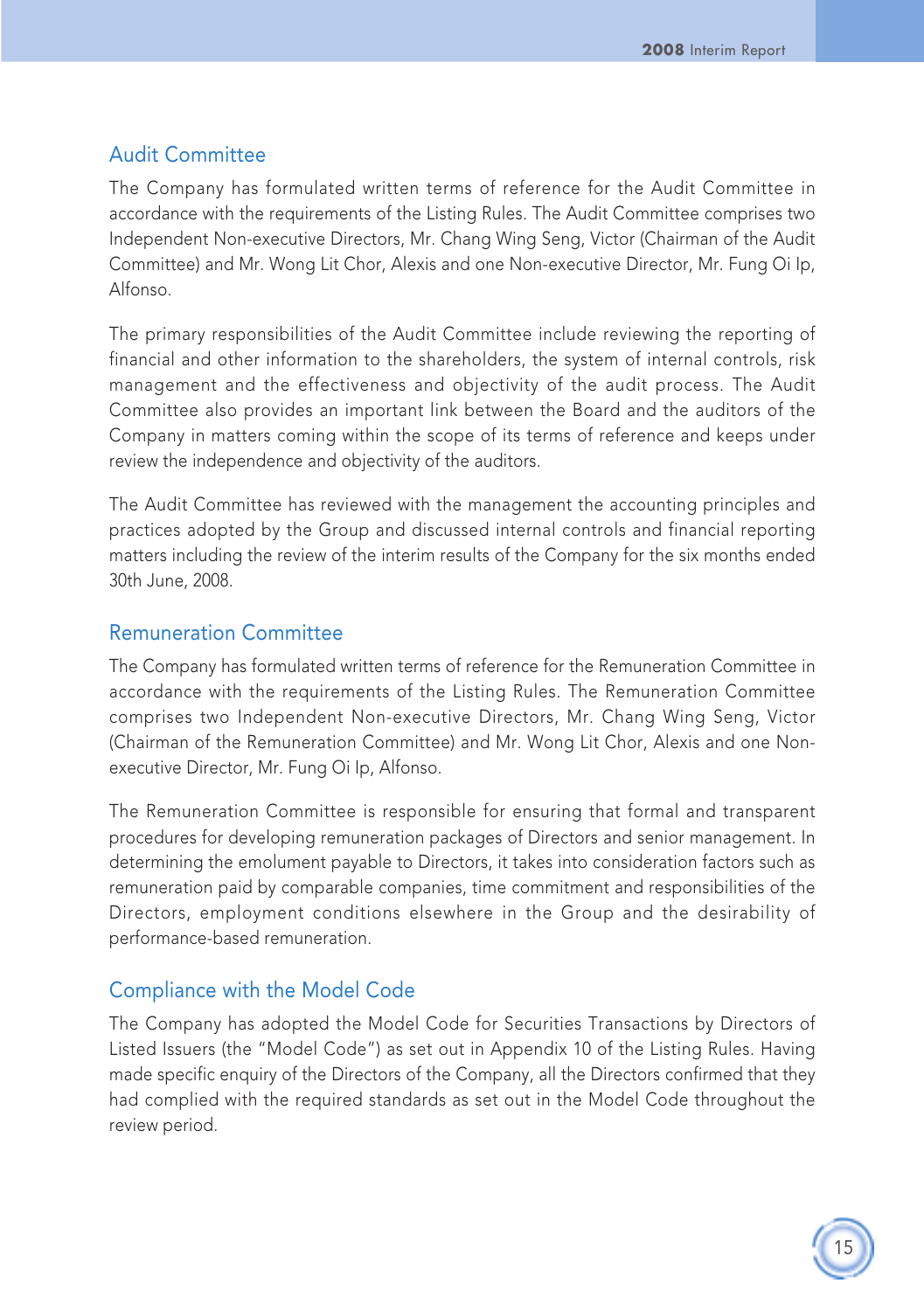### INTERIM RESULTS

The board of directors (the "Board") of China Fortune Holdings Limited (the "Company") is pleased to present the unaudited consolidated interim financial results and the unaudited condensed consolidated financial statements of the Company and its subsidiaries (collectively, the "Group") for the six months ended 30th June, 2008 together with the comparative figures set out below. These condensed consolidated interim financial statements have not been audited, but have been reviewed by the audit committee (the "Audit Committee") of the Company.

#### CONDENSED CONSOLIDATED INCOME STATEMENT

|                                                                                                                                                                                            | <b>Notes</b> | 2008<br><b>HK\$'000</b><br>(unaudited) | Six months ended 30th June,<br>2007<br>HK\$'000<br>(unaudited) |
|--------------------------------------------------------------------------------------------------------------------------------------------------------------------------------------------|--------------|----------------------------------------|----------------------------------------------------------------|
| Revenue<br>Cost of sales                                                                                                                                                                   | 3            | 1,026,388<br>(999, 826)                | 1,587,023<br>(1,590,089)                                       |
| Gross profit (loss)<br>Other income<br>Selling and distribution costs<br>Administrative expenses                                                                                           |              | 26,562<br>7,900<br>(14, 905)           | (3,066)<br>5,884<br>(41, 820)                                  |
| - Share-based payment expenses<br>- Other administrative expenses<br>Allowance for trade and other receivables<br>Loss on disposal of held for sales<br>Profit on disposal of an associate |              | (12, 316)<br>(279)<br>(107)<br>104     | (17, 262)<br>(11, 593)<br>(2,849)                              |
| Share of results of associates<br>Finance costs                                                                                                                                            | 4            | (1,687)<br>(6, 224)                    | (473)<br>(13, 953)                                             |
| Loss before taxation<br>Income tax (expense) credit                                                                                                                                        | 5<br>6       | (952)<br>(676)                         | (85, 132)<br>340                                               |
| Loss for the period                                                                                                                                                                        |              | (1,628)                                | (84, 792)                                                      |
| Attributable to:<br>Equity holders of the parent<br>Minority interests                                                                                                                     |              | (1, 152)<br>(476)                      | (84, 792)                                                      |
|                                                                                                                                                                                            |              | (1,628)                                | (84, 792)                                                      |
| Dividend                                                                                                                                                                                   | 7            |                                        | 3,151                                                          |
| Loss per share - basic                                                                                                                                                                     | 8            | (0.3cent)                              | (27.1cents)                                                    |

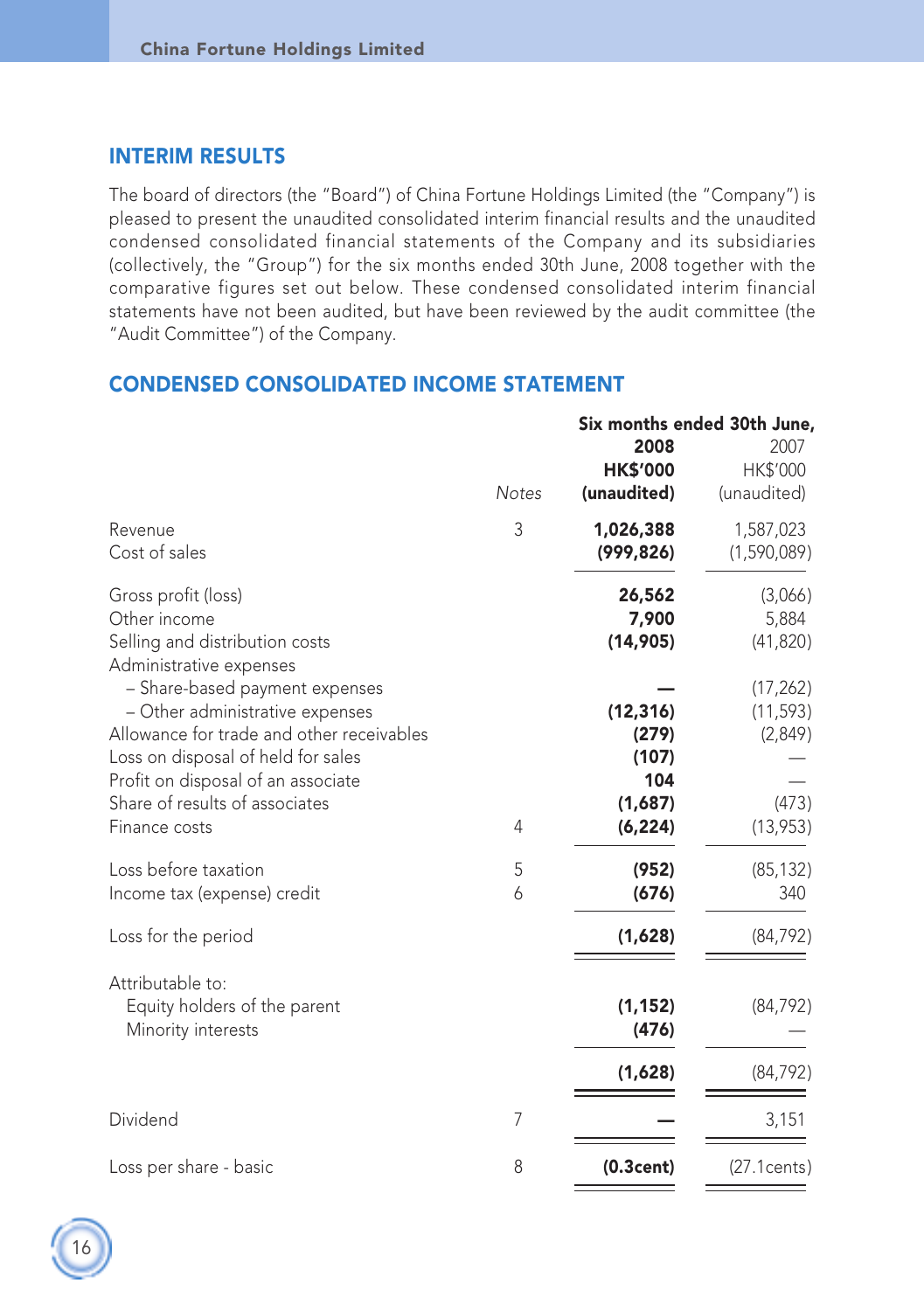## CONDENSED CONSOLIDATED BALANCE SHEET

|                                              |              | As at           |                           |  |
|----------------------------------------------|--------------|-----------------|---------------------------|--|
|                                              |              |                 | 30th June, 31st December, |  |
|                                              |              | 2008            | 2007                      |  |
|                                              |              | <b>HK\$'000</b> | HK\$'000                  |  |
|                                              | <b>Notes</b> | (unaudited)     | (audited)                 |  |
| <b>Non-Current Assets</b>                    |              |                 |                           |  |
| Plant and equipment                          |              | 3,160           | 3,790                     |  |
| Goodwill                                     |              | 12,925          | 12,925                    |  |
| Investments in associates                    | 9            | 12,886          | 14,561                    |  |
| Available-for-sale investment                |              | 918             | 918                       |  |
| Deposit paid for acquisition of a subsidiary |              | 25,000          | 25,000                    |  |
| Other non-current assets                     |              | 22,000          | 21,400                    |  |
| Club membership                              |              | 1,116           | 600                       |  |
|                                              |              | 78,005          | 79,194                    |  |
| <b>Current Assets</b>                        |              |                 |                           |  |
| Inventories                                  |              | 130,897         | 128,801                   |  |
| Trade and other receivables                  | 10           | 144,369         | 137,505                   |  |
| <b>Bills receivables</b>                     | 10           | 176             | 431                       |  |
| Amount due from a minority                   |              |                 |                           |  |
| shareholder of a subsidiary                  |              | 4,923           | 5,350                     |  |
| Pledged bank deposits                        |              | 30,215          | 75,010                    |  |
| Bank balances and cash                       |              | 56,904          | 82,891                    |  |
|                                              |              | 367,484         | 429,988                   |  |
| Asset classified as held for sale            |              |                 | 11,800                    |  |
|                                              |              | 367,484         | 441,788                   |  |

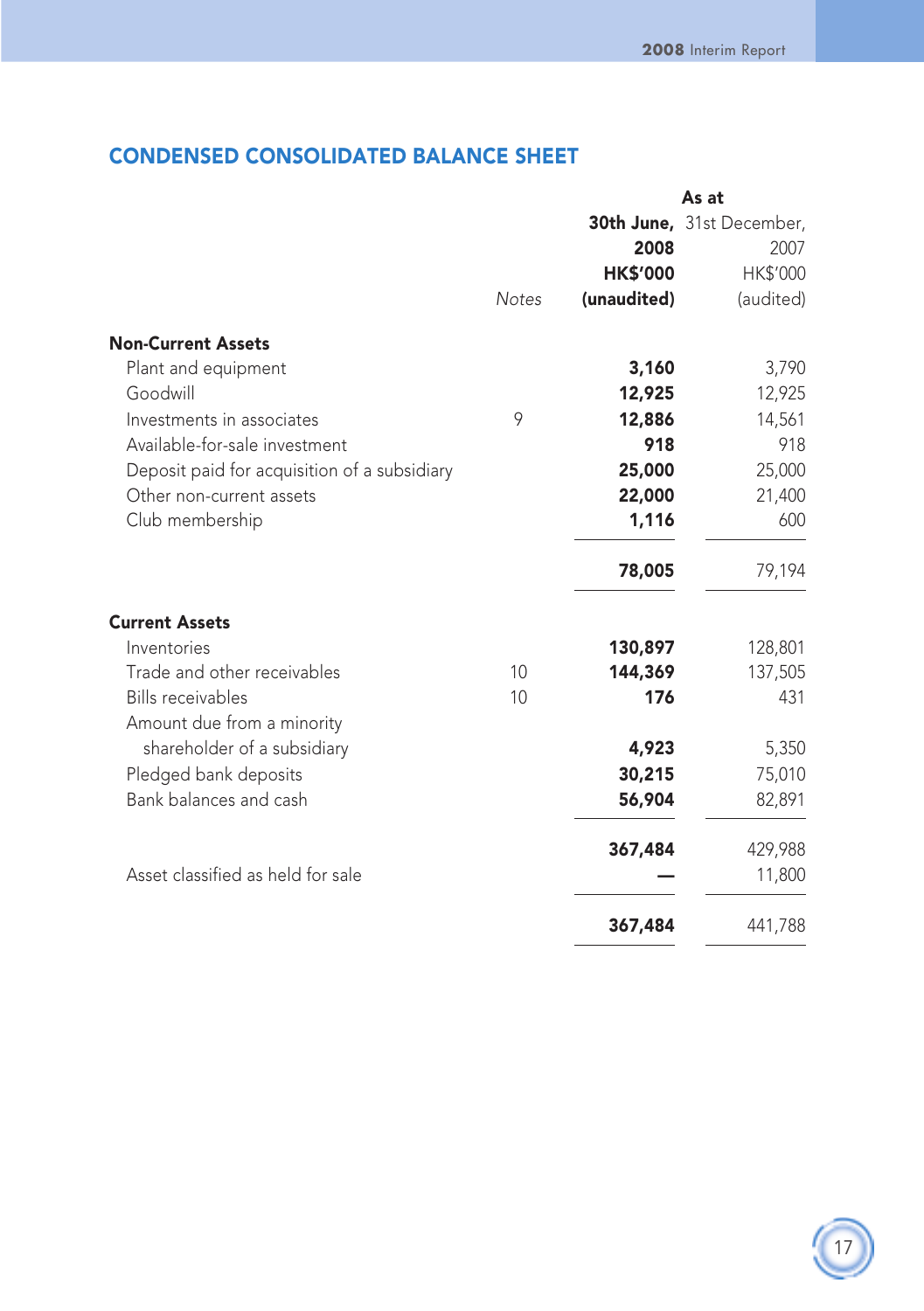## CONDENSED CONSOLIDATED BALANCE SHEET

|                                                                  |              |                 | As at                     |
|------------------------------------------------------------------|--------------|-----------------|---------------------------|
|                                                                  |              |                 | 30th June, 31st December, |
|                                                                  |              | 2008            | 2007                      |
|                                                                  |              | <b>HK\$'000</b> | HK\$'000                  |
|                                                                  | <b>Notes</b> | (unaudited)     | (audited)                 |
| <b>Current Liabilities</b>                                       |              |                 |                           |
| Trade and other payables                                         | 11           | 65,956          | 82,783                    |
| Amount due to a director                                         |              |                 | 1,742                     |
| Amount due to an associate                                       |              | 500             | 500                       |
| Taxation payables                                                |              | 1,507           | 1,270                     |
| Bank borrowings                                                  | 12           | 52,995          | 120,223                   |
| Bank overdrafts - secured                                        | 12           | 1,977           |                           |
| Other financial liabilities                                      |              | 57,933          | 53,145                    |
|                                                                  |              | 180,868         | 259,663                   |
| Liabilities associated with asset<br>classified as held for sale |              |                 |                           |
|                                                                  |              |                 | 1,180                     |
|                                                                  |              | 180,868         | 260,843                   |
| <b>Net Current Assets</b>                                        |              | 186,616         | 180,945                   |
| <b>Total Assets Less Current Liabilities</b>                     |              | 264,621         | 260,139                   |
| <b>Capital and Reserves</b>                                      |              |                 |                           |
| Share capital                                                    |              | 37,279          | 37,279                    |
| Reserves                                                         |              | 222,599         | 217,784                   |
| Equity attributable to equity holders of the parent              |              | 259,878         | 255,063                   |
| Minority interests                                               |              | 4,743           | 5,076                     |
|                                                                  |              | 264,621         | 260,139                   |
|                                                                  |              |                 |                           |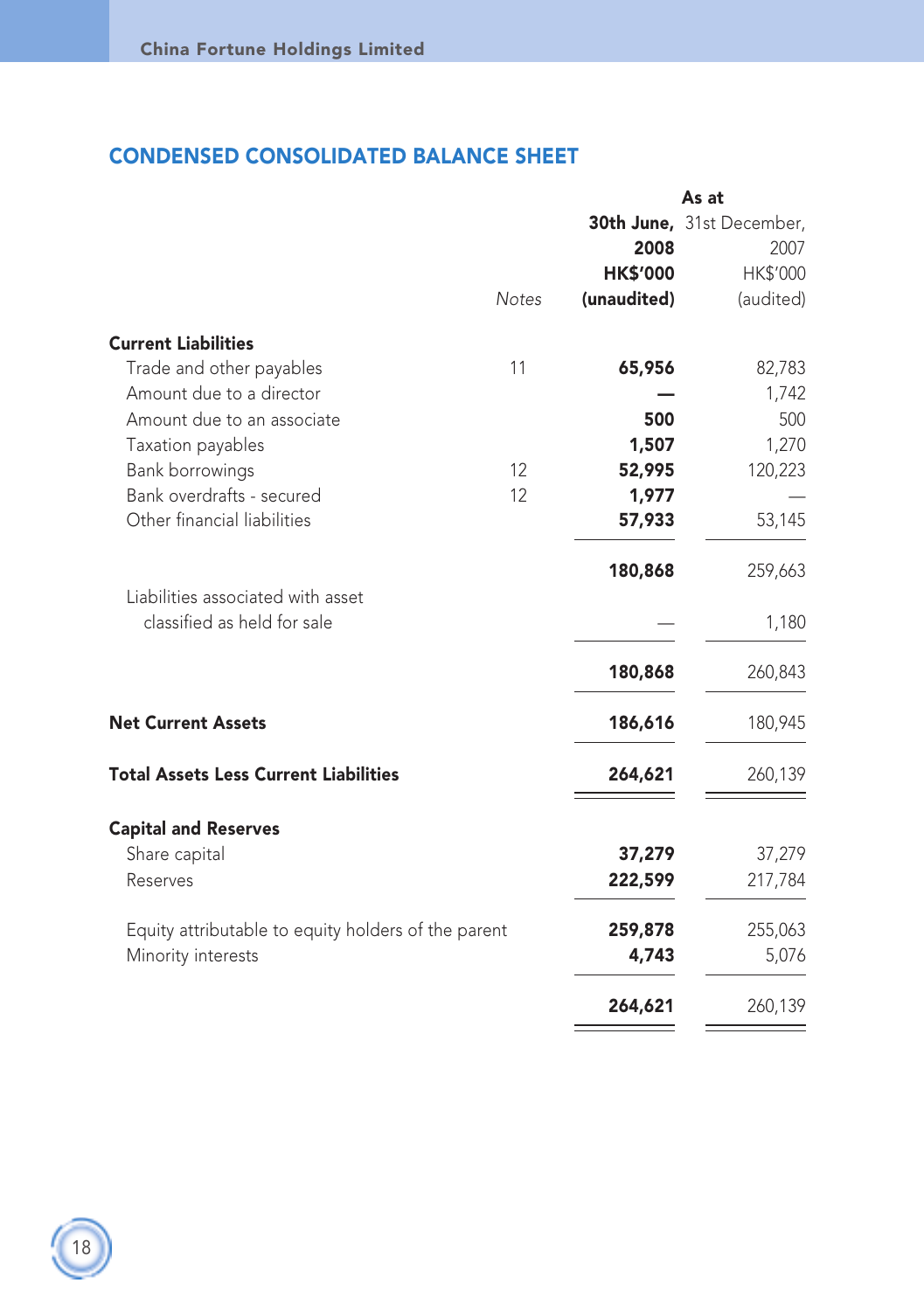## CONDENSED CONSOLIDATED STATEMENT OF CHANGES IN EQUITY (UNAUDITED)

For the six months end 30th June, 2008

|                                                                                           |                              | Attributable to equity holders of the parent |                                        |                     |                                            |                                |                                                |                      |                                                              |                                   |                       |
|-------------------------------------------------------------------------------------------|------------------------------|----------------------------------------------|----------------------------------------|---------------------|--------------------------------------------|--------------------------------|------------------------------------------------|----------------------|--------------------------------------------------------------|-----------------------------------|-----------------------|
|                                                                                           | Share<br>capital<br>HK\$'000 | Share<br>premium<br>HK\$'000                 | Share<br>option<br>reserve<br>HK\$'000 | reserve<br>HK\$'000 | Special Translation<br>reserve<br>HK\$'000 | Statutory<br>funds<br>HK\$'000 | Accumulated<br>profits<br>(losses)<br>HK\$'000 | Total<br>HK\$'000    | Share<br>option<br>reserve<br>of a<br>subsidiary<br>HK\$'000 | Minority<br>interests<br>HK\$'000 | Total<br>HK\$'000     |
| At 1st January, 2007                                                                      | 30,210                       | 103,275                                      |                                        | 2,481               | 18,489                                     | 26,130                         | 214,825                                        | 395,410              | 758                                                          |                                   | 396,168               |
| Issue of shares upon<br>share subscription<br>Issue of shares upon                        | 4,000                        | 66,800                                       |                                        |                     |                                            |                                |                                                | 70,800               |                                                              |                                   | 70,800                |
| acquisition<br>of associates<br>Issue of shares upon<br>exercise of                       | 900                          | 15,030                                       |                                        |                     |                                            |                                |                                                | 15,930               |                                                              |                                   | 15,930                |
| share options                                                                             | 400                          | 4,760                                        |                                        |                     |                                            |                                |                                                | 5,160                |                                                              |                                   | 5,160                 |
| Costs attributable to<br>issue of shares<br>Recognition of equity<br>-settled share-based |                              | (20, 920)                                    |                                        |                     |                                            |                                |                                                | (20, 920)            |                                                              |                                   | (20,920)              |
| payment expenses<br>Transfer of reserve<br>upon exercise of                               |                              |                                              | 17,262                                 |                     |                                            |                                |                                                | 17,262               |                                                              |                                   | 17,262                |
| share options                                                                             |                              | 2,443                                        | (2,443)                                |                     |                                            |                                |                                                |                      |                                                              |                                   |                       |
| Loss for the period<br>Dividend payable                                                   |                              |                                              |                                        |                     |                                            |                                | (84, 792)<br>(3, 151)                          | (84, 792)<br>(3,151) |                                                              |                                   | (84, 792)<br>(3, 151) |
|                                                                                           |                              |                                              |                                        |                     |                                            |                                |                                                |                      |                                                              |                                   |                       |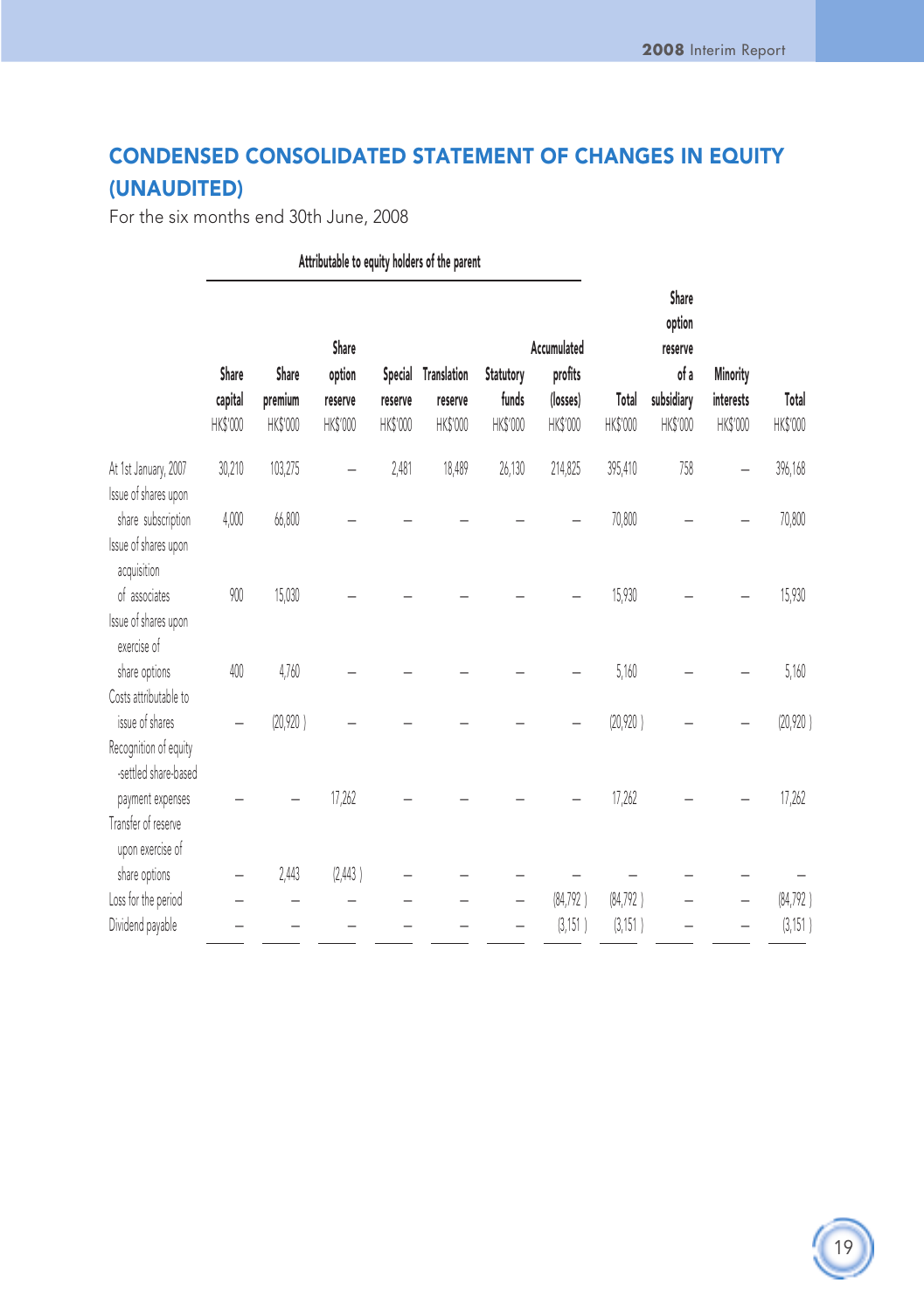## CONDENSED CONSOLIDATED STATEMENT OF CHANGES IN EQUITY (UNAUDITED)

For the six months end 30th June, 2008

Attributable to equity holders of the parent Share option Share **Accumulated** reserve Share Share option Special Translation Statutory profits **of a Minority** capital premium reserve reserve reserve funds (losses) Total subsidiary interests Total HK\$'000 HK\$'000 HK\$'000 HK\$'000 HK\$'000 HK\$'000 HK\$'000 HK\$'000 HK\$'000 HK\$'000 HK\$'000 At 30th June, 2007 35,510 171,388 14,819 2,481 18,489 26,130 126,882 395,699 758 — 396,457 Issue of shares upon acquisition of associates 600 6,000 ————— 6,600 — — 6,600 Issue of shares upon exercise of share options 369 4,391 ————— 4,760 — — 4,760 Costs attributable to issue of shares — 1,496 ————— 1,496 — — 1,496 Arising on acquisition of a subsidiary 800 10,320 ————— 11,120 — 5,055 16,175 Recognition of equity -settled share-based payment expenses  $(2,446)$   $(2,446)$   $(2,446)$ Transfer of reserve upon exercise of share options — 1,500 (1,500 ) — — — — — — — — — — — Transfer of reserve upon expiration/forfeiture of share options — — — (3,017 ) — — — — 0,373 7.30 (730 ) — — Exchange differences arising on translation of functional currency to presentation currency ———— 18,809 — — 18,809 — 189 18,998 Share of reserves of associates ———— 154 — — 154 — — 154 Loss for the period —————— (181,887 ) (181,887 ) — (168 ) (182,055 )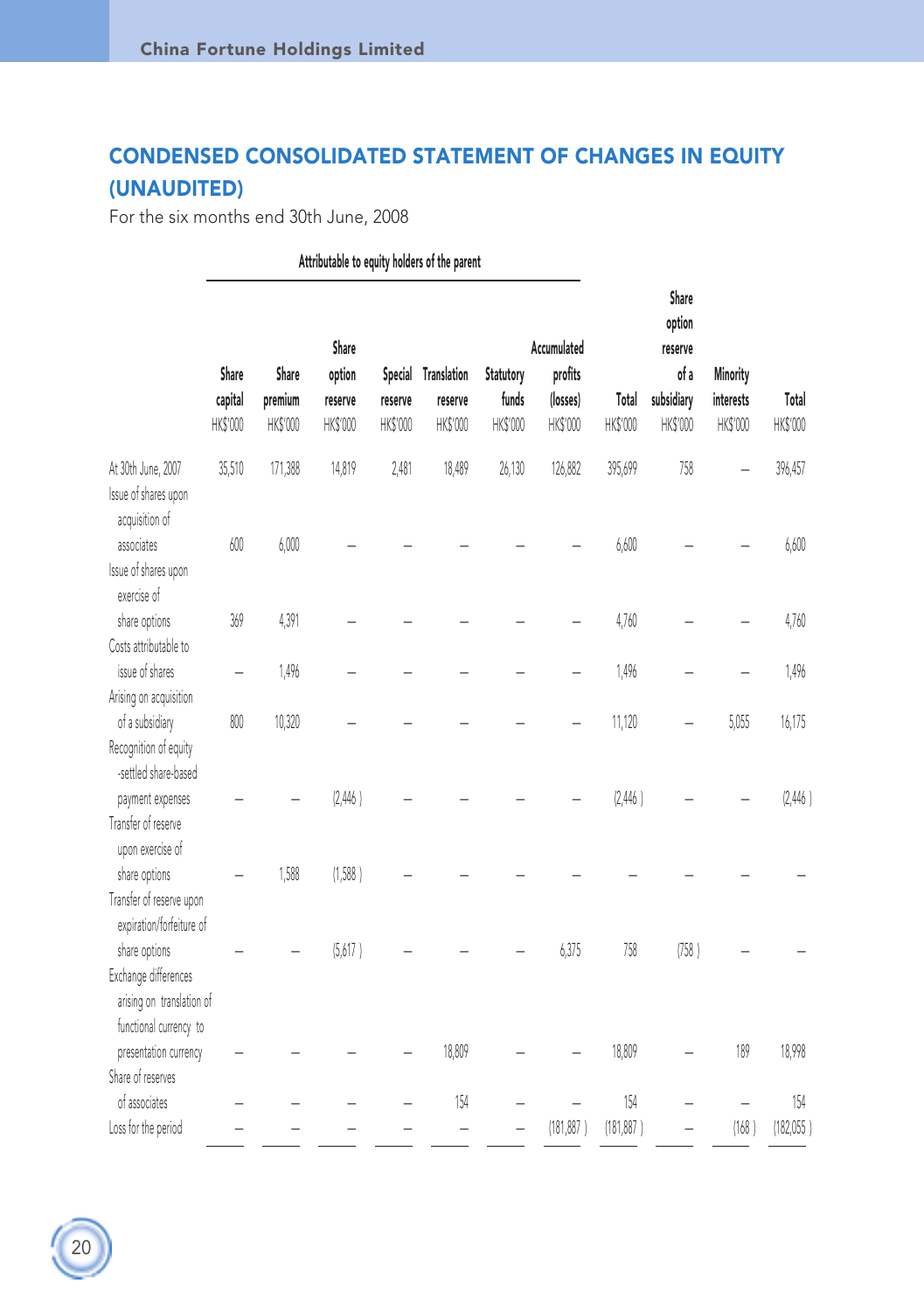## CONDENSED CONSOLIDATED STATEMENT OF CHANGES IN EQUITY (UNAUDITED)

For the six months end 30th June, 2008

|                                                                                             | Attributable to equity holders of the parent |                              |                                        |                     |                                            |                                |                                                |                   |                                                              |                                   |                   |
|---------------------------------------------------------------------------------------------|----------------------------------------------|------------------------------|----------------------------------------|---------------------|--------------------------------------------|--------------------------------|------------------------------------------------|-------------------|--------------------------------------------------------------|-----------------------------------|-------------------|
|                                                                                             | Share<br>capital<br>HK\$'000                 | Share<br>premium<br>HK\$'000 | Share<br>option<br>reserve<br>HK\$'000 | reserve<br>HK\$'000 | Special Translation<br>reserve<br>HK\$'000 | Statutory<br>funds<br>HK\$'000 | Accumulated<br>profits<br>(losses)<br>HK\$'000 | Total<br>HK\$'000 | Share<br>option<br>reserve<br>of a<br>subsidiary<br>HK\$'000 | Minority<br>interests<br>HK\$'000 | Total<br>HK\$'000 |
| At 31st December, 2007                                                                      |                                              |                              |                                        |                     |                                            |                                |                                                |                   |                                                              |                                   |                   |
| and 1st January, 2008<br>Transfer to PRC                                                    | 37,279                                       | 195,183                      | 5,168                                  | 2,481               | 37,452                                     | 26,130                         | (48, 630)                                      | 255,063           |                                                              | 5,076                             | 260,139           |
| statutory funds                                                                             |                                              |                              |                                        |                     |                                            | 4,002                          | (4,002)                                        |                   |                                                              |                                   |                   |
| Transfer of reserve<br>upon expiration<br>/forfeiture of                                    |                                              |                              |                                        |                     |                                            |                                |                                                |                   |                                                              |                                   |                   |
| share options                                                                               |                                              |                              | (40)                                   |                     |                                            |                                | 40                                             |                   |                                                              |                                   |                   |
| Exchange differences<br>arising on translation<br>of functional currency<br>to presentation |                                              |                              |                                        |                     |                                            |                                |                                                |                   |                                                              |                                   |                   |
| currency                                                                                    |                                              |                              |                                        |                     | 6,059                                      |                                |                                                | 6,059             |                                                              | 143                               | 6,202             |
| Share of reserves<br>of associates<br>Loss for the period                                   |                                              |                              |                                        |                     | (92)                                       |                                | (1, 152)                                       | (92)<br>(1, 152)  |                                                              | (476)                             | (92)<br>(1,628)   |
|                                                                                             |                                              |                              |                                        |                     |                                            |                                |                                                |                   |                                                              |                                   |                   |
| At 30th June, 2008                                                                          | 37,279                                       | 195,183                      | 5,128                                  | 2,481               | 43,419                                     | 30,132                         | (53, 744)                                      | 259,878           |                                                              | 4,743                             | 264,621           |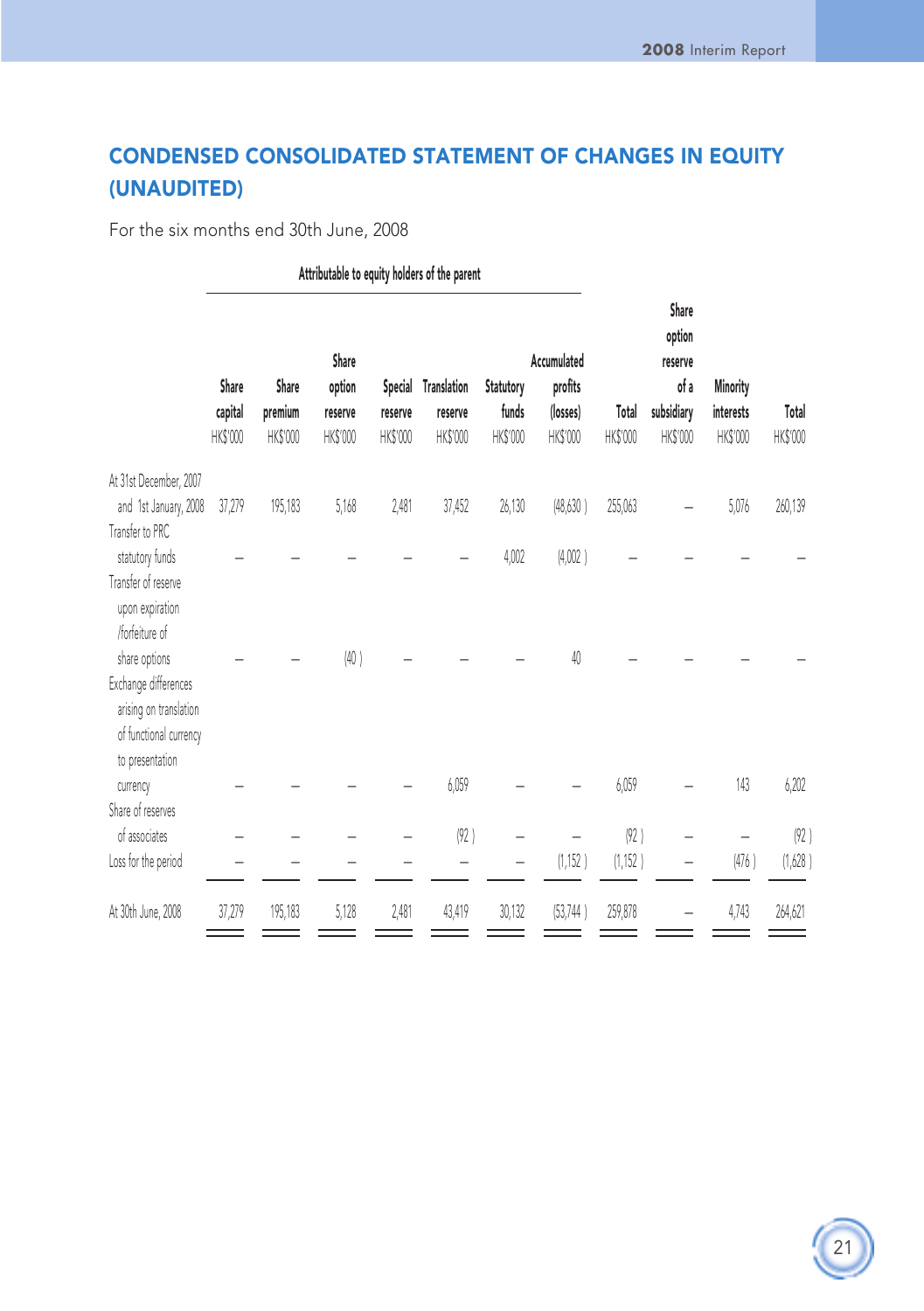## CONDENSED CONSOLIDATED CASH FLOW STATEMENT

|                                                      | Six months ended 30th June, |             |  |  |
|------------------------------------------------------|-----------------------------|-------------|--|--|
|                                                      | 2008                        | 2007        |  |  |
|                                                      | <b>HK\$'000</b>             | HK\$'000    |  |  |
|                                                      | (unaudited)                 | (unaudited) |  |  |
| Net cash (used in) from operating activities         | (14, 210)                   | 252,669     |  |  |
| Net cash from (used in) investing activities         | 56,199                      | (10, 358)   |  |  |
| Net cash used in financing activities                | (70, 973)                   | (132, 419)  |  |  |
| Net (decrease) increase in cash and cash equivalents | (28,984)                    | 109,892     |  |  |
| Cash and cash equivalents at beginning of the period | 82,891                      | 49,390      |  |  |
| Effect of foreign exchange rate changes              | 1,020                       |             |  |  |
| Cash and cash equivalents at end of the period       | 54,927                      | 159,282     |  |  |
| Represented by:                                      |                             |             |  |  |
| Bank balances and cash                               | 56,904                      | 159,282     |  |  |
| <b>Bank overdrafts</b>                               | (1,977)                     |             |  |  |
|                                                      | 54,927                      | 159,282     |  |  |
|                                                      |                             |             |  |  |

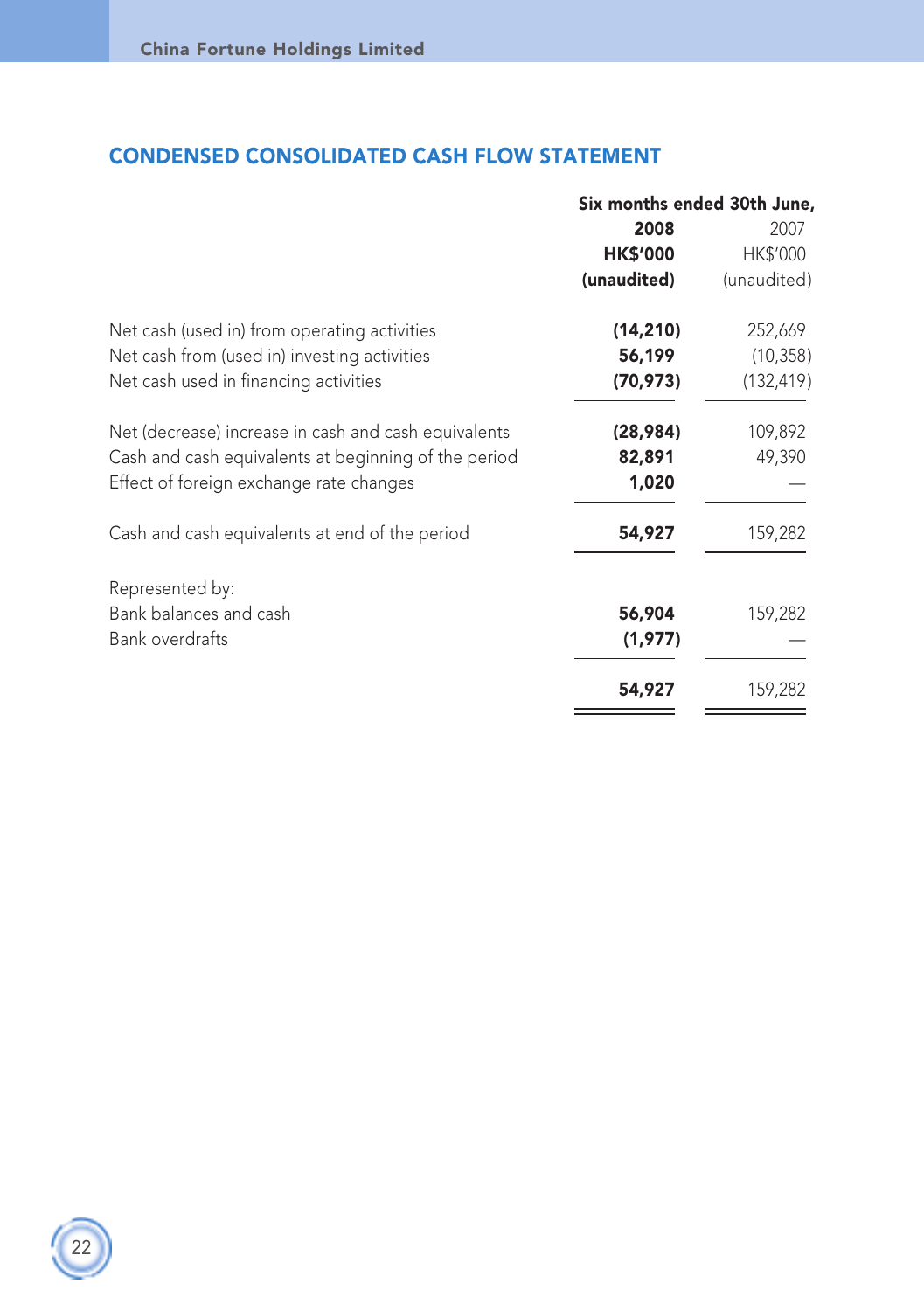## NOTES TO THE CONDENSED CONSOLIDATED FINANCIAL STATEMENTS

#### 1. Basis of preparation

The unaudited condensed consolidated financial statements have been prepared in accordance with the applicable disclosure requirements of Appendix 16 to the Rules Governing the Listing of Securities on The Stock Exchange of Hong Kong Limited (the "Listing Rules") and with Hong Kong Accounting Standard ("HKAS") 34 "Interim Financial Reporting" issued by the Hong Kong Institute of Certified Public Accountants (the "HKICPA").

#### 2. Principal accounting policies

The condensed consolidated financial statements have been prepared on the historical cost basis except for certain financial instruments, which are measured at fair values.

The accounting policies used in the condensed consolidated financial statements are consistent with those followed in the preparation of the Group's annual financial statements for the year ended 31st December, 2007.

In the current period, the Group has applied, for the first time, the following new interpretations ("new Interpretations") issued by the HKICPA, which are effective for the Group's financial year beginning on 1st January, 2008.

| $HK(IFRIC)$ — Int 11 | HKFRS 2 – Group and Treasury Share Transactions         |
|----------------------|---------------------------------------------------------|
| $HK(IFRIC)$ — Int 12 | Service Concession Arrangements                         |
| $HK(IFRIC)$ — Int 14 | HKAS 19 - The Limit on a Defined Benefit Asset. Minimum |
|                      | Funding Requirements and their Interaction              |

The adoption of these new Interpretations had no material effect on the results or financial position of the Group for the current or prior accounting periods. Accordingly, no prior period adjustment has been required.

#### 3. Segment information

Revenue represents the net amounts received and receivable for goods sold and services provided by the Group to outside customers during the period.

No segment analysis is provided as substantially all the Group´s revenue and contribution to loss for the period were derived from the distribution and trading of mobile phones. In addition, no geographical market analysis is provided as substantially all the Group´s revenue and contribution to the loss for the period were derived from the PRC and substantially all the assets are located in the PRC.

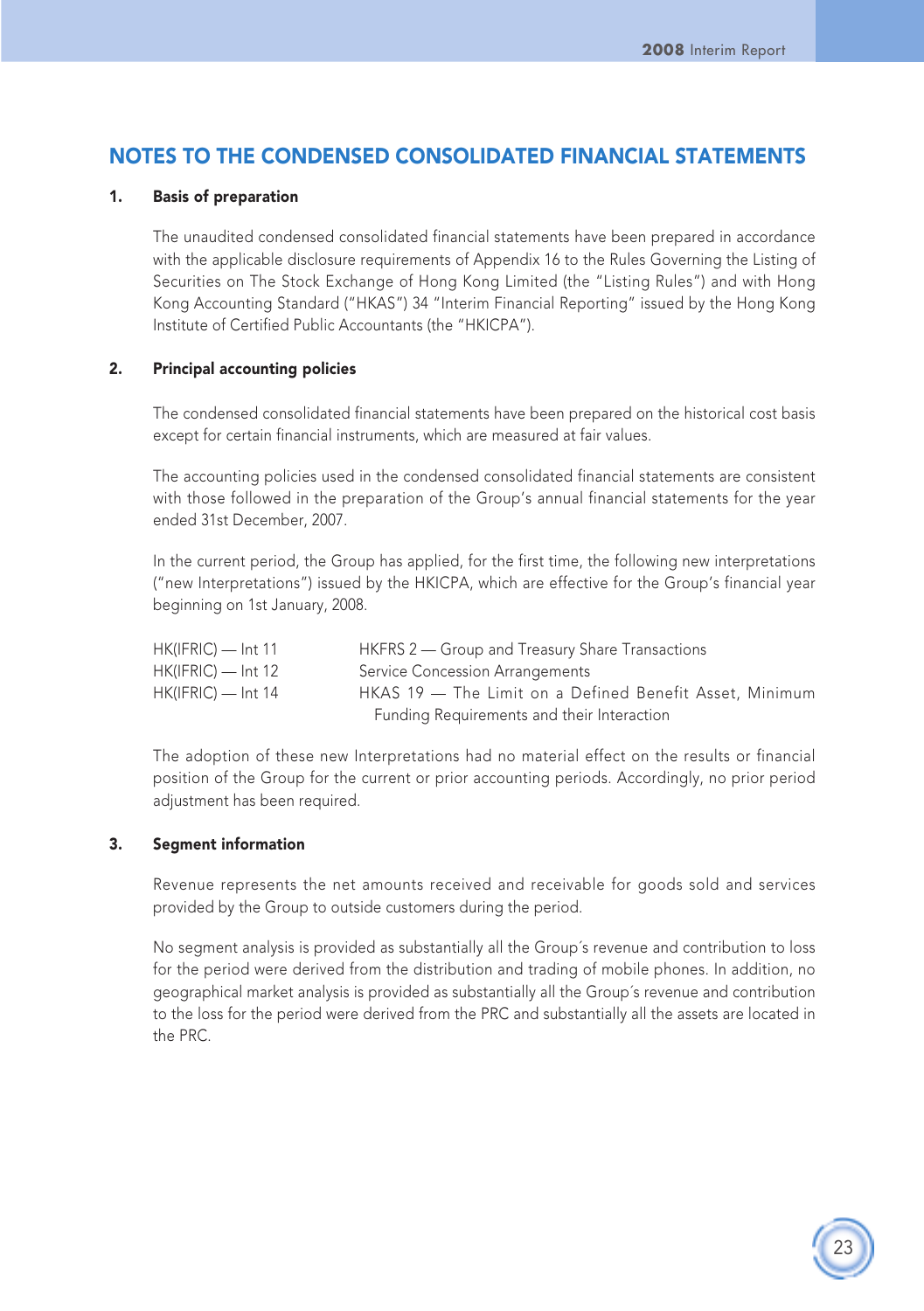#### 4. Finance costs

|                                                    | Six months ended 30th June, |                 |
|----------------------------------------------------|-----------------------------|-----------------|
|                                                    | 2008                        | 2007            |
|                                                    | <b>HK\$'000</b>             | <b>HK\$'000</b> |
|                                                    | (unaudited)                 | (unaudited)     |
| Interests on:                                      |                             |                 |
| Bank borrowings wholly repayable within five years | 1,436                       | 13,953          |
| Other financial liabilities                        | 4,788                       |                 |
|                                                    | 6,224                       | 13,953          |

#### 5. Loss before taxation

|                                                          | Six months ended 30th June, |                 |
|----------------------------------------------------------|-----------------------------|-----------------|
|                                                          | 2008                        | 2007            |
|                                                          | <b>HK\$'000</b>             | <b>HK\$'000</b> |
|                                                          | (unaudited)                 | (unaudited)     |
| Loss before taxation has been arrived at after charging: |                             |                 |
| Auditor's remuneration                                   | 1,144                       | 590             |
| Depreciation on owned assets                             | 765                         | 247             |
| Staff costs (excluding                                   |                             |                 |
| share-based payment expenses)                            | 11,503                      | 27,820          |
| Allowance for trade and other receivables                |                             |                 |
| Additional impairment losses                             | 4,500                       | 2,849           |
| Reversals due to amounts recovered                       | (4, 221)                    |                 |
|                                                          | 279                         | 2.849           |

#### 6. Income tax expense (credit)

|                                                         | Six months ended 30th June, |             |
|---------------------------------------------------------|-----------------------------|-------------|
|                                                         | 2008                        | 2007        |
|                                                         | <b>HK\$'000</b>             | HK\$'000    |
|                                                         | (unaudited)                 | (unaudited) |
| The charge comprises                                    |                             |             |
| Hong Kong Profits Tax calculated at 16.5% (2007: 17.5%) | 242                         |             |
| PRC Enterprise Income Tax                               | 434                         | 161         |
|                                                         | 676                         | 161         |
| Deferred tax                                            |                             | (501)       |
|                                                         | 676                         | (340)       |
|                                                         |                             |             |

Hong Kong Profits Tax has been provided for the six months ended 30th June, 2008 (2007: nil) as the Group had estimated assessable profits in Hong Kong.

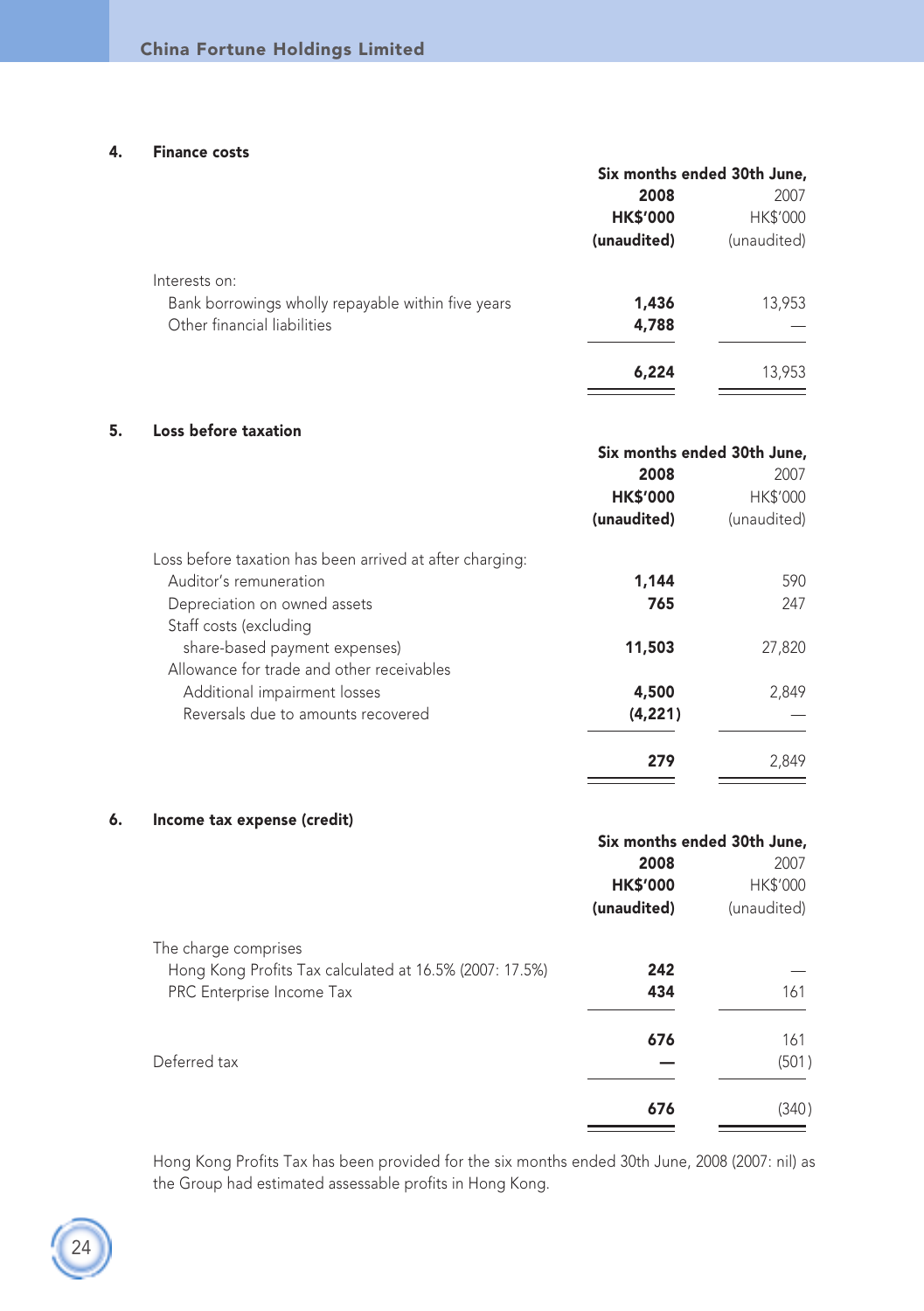25

PRC Enterprise Income Tax represents tax charge on the assessable profits of the Company's subsidiaries, Fortune (Shanghai) International Trading Co., Ltd. ("Fortune Shanghai") and 上海遠 嘉國際貿易有限公司 ("Shanghai Yuanjia") and 珠海巿雷鳴達通訊設備有限公司 ("Zhuhai Reminda").

Fortune Shanghai and Shanghai Yuanjia are established in Shanghai Waigaoqiao Free Trade Zone, the PRC and are entitled to a preferential PRC Enterprise Income Tax rate of 15% which is granted to companies established in Shanghai Waigaoqiao Free Trade Zone. Zhuhai Reminda is established in Zhuhai Special Economic Zone and is entitled to a preferential PRC Enterprise Income Tax rate of 15%.

On 16th March, 2007, the PRC promulgated the Law of the PRC on Enterprise Income Tax (the "New Law") by Order No. 63 of the President of the PRC. On 6th December, 2007, the State Council of the PRC issued Implementation Regulations of the New Law. The New Law and Implementation Regulations will change the tax rate from 15% to 25% for Fortune Shanghai and Shanghai Yuanjia from 1st January, 2008 onwards. For Zhuhai Reminda, the tax rate will ratchet up to 18%, 22%, 24%, 25% in 2008 to 2011 respectively.

#### 7. Dividend

|                                                    | Six months ended 30th June, |                 |
|----------------------------------------------------|-----------------------------|-----------------|
|                                                    | 2008                        | 2007            |
|                                                    | <b>HK\$'000</b>             | <b>HK\$'000</b> |
|                                                    | (unaudited)                 | (unaudited)     |
| Final dividend recognised as distribution:         |                             |                 |
| No dividend for the year ended 31st December, 2007 |                             |                 |
| (2007: HK1 cent per share for the year ended       |                             |                 |
| 31st December, 2006)                               |                             | 3.151           |
|                                                    |                             |                 |

No final dividend has been proposed for the year ended 31st December, 2007. The final dividend of HK1 cent per share for the year ended 31st December, 2006 was paid to shareholders in 2007.

#### 8. Loss per share

The calculation of the basic loss per share is based on the loss attributable to equity holders of the parent for the six months ended 30th June, 2008 of HK\$1,152,000 (2007: loss of HK\$84,792,000) and on 372,790,000 shares (2007: 312,433,333 weighted average number of ordinary shares) in issue during the period.

No diluted loss per share is presented for the period ended 30th June, 2008 as the exercise of the Company's outstanding share options for the period ended 30th June, 2008 would result in a decrease in loss per share.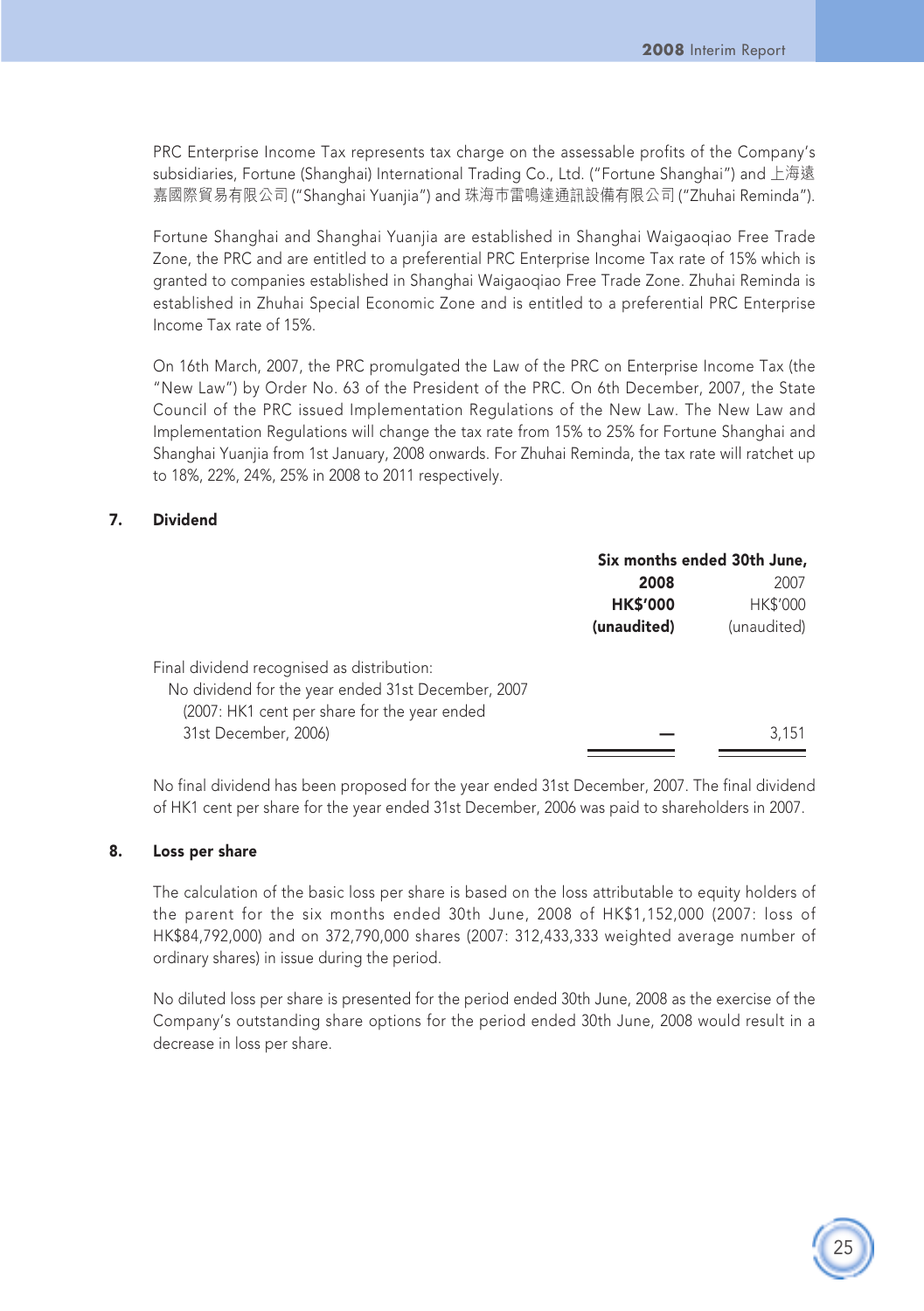#### 9. Investments in associates

|                                                                                                      | 30th June,<br>2008<br><b>HK\$'000</b><br>(unaudited) | 31st December,<br>2007<br>HK\$'000<br>(audited) |
|------------------------------------------------------------------------------------------------------|------------------------------------------------------|-------------------------------------------------|
| Cost of investment in unlisted associates less impairment loss<br>Share of post-acquisition reserves | 14,561<br>(1,675)                                    | 16,532<br>(1,971)                               |
|                                                                                                      | 12,886                                               | 14,561                                          |

The Company directly holds the interest in DW Mobile Technology Limited, which was disposed of during the period ended 30th June, 2008.

#### 10. Trade, bills and other receivables

|                                | 30th June,<br>2008<br><b>HK\$'000</b> | 31st December,<br>2007<br>HK\$'000 |
|--------------------------------|---------------------------------------|------------------------------------|
|                                | (unaudited)                           | (audited)                          |
| Trade receivables              | 95,077                                | 91,502                             |
| Less: accumulated allowance    | (58, 187)                             | (55, 395)                          |
|                                | 36,890                                | 36,107                             |
| Value-added-tax receivables    | 8,240                                 | 13,748                             |
| Rebates receivables            | 22,834                                | 33,936                             |
| Other receivables and deposits | 76,405                                | 53,714                             |
|                                | 144,369                               | 137,505                            |
| Bills receivables              | 176                                   | 431                                |
|                                | 144,545                               | 137,936                            |
|                                |                                       |                                    |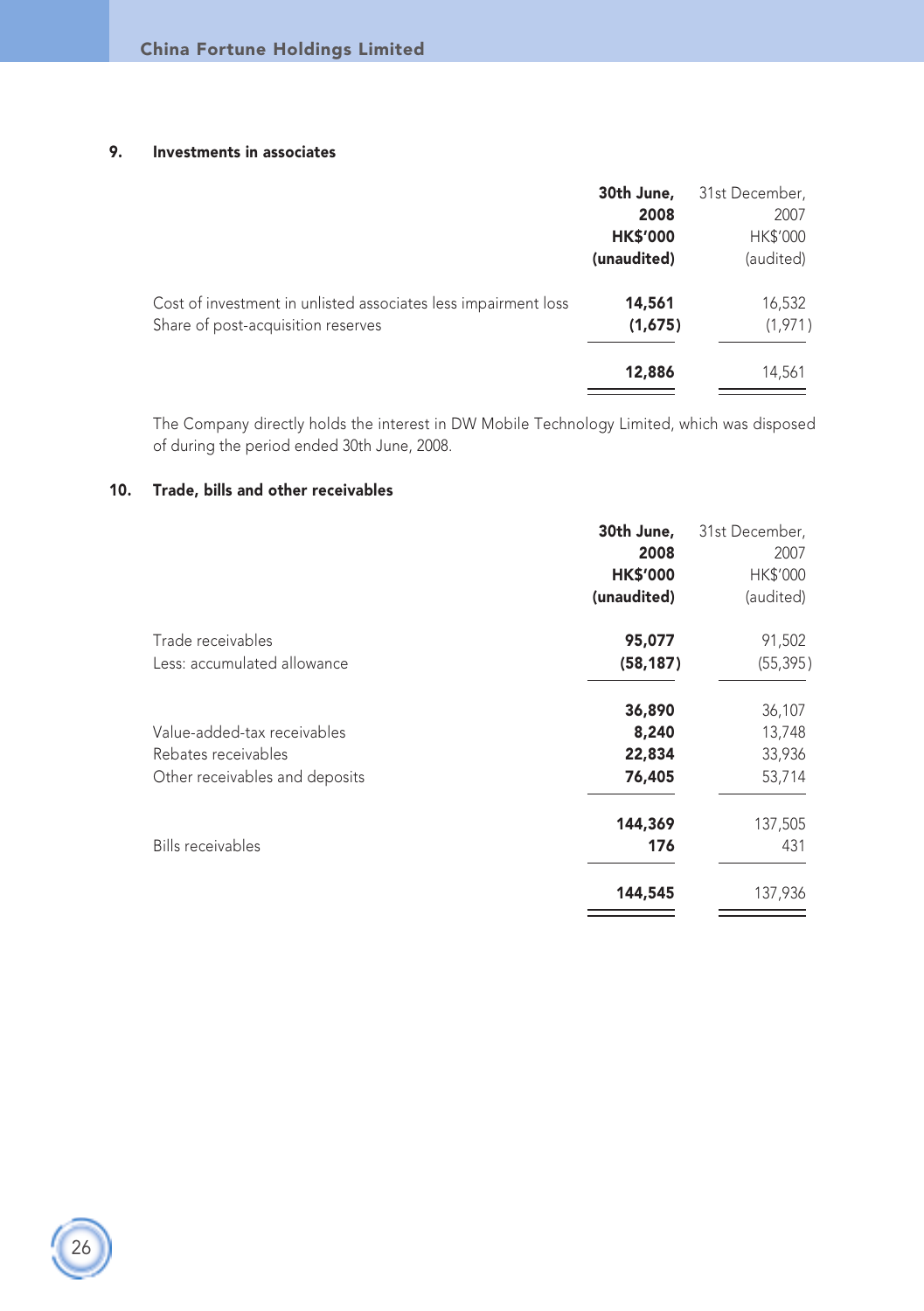The Group allows credit period ranged from 30 to 90 days to its trade customers. The following is an aged analysis of the trade and bills receivables (net of allowance) at the balance sheet date:

|                              | 30th June,      | 31st December, |
|------------------------------|-----------------|----------------|
|                              | 2008            | 2007           |
|                              | <b>HK\$'000</b> | HK\$'000       |
|                              | (unaudited)     | (audited)      |
| Trade and bills receivables: |                 |                |
| 0 to 30 days                 | 26,185          | 21,019         |
| 31 to 90 days                | 2,573           | 9,964          |
| Over 90 days                 | 8,308           | 5,555          |
|                              | 37,066          | 36,538         |

#### 11. Trade and other payables

The following is an aged analysis of the trade payables at the balance sheet date:

|                             | 30th June,      | 31st December, |
|-----------------------------|-----------------|----------------|
|                             | 2008            | 2007           |
|                             | <b>HK\$'000</b> | HK\$'000       |
|                             | (unaudited)     | (audited)      |
| Trade payables:             |                 |                |
| 0 to 30 days                | 31,530          | 34,385         |
| 31 to 90 days               | 3,980           | 2,311          |
| Over 90 days                | 4,715           | 7,345          |
|                             | 40,225          | 44,041         |
| Other payables and accruals | 25,731          | 38,742         |
|                             | 65,956          | 82,783         |
|                             |                 |                |